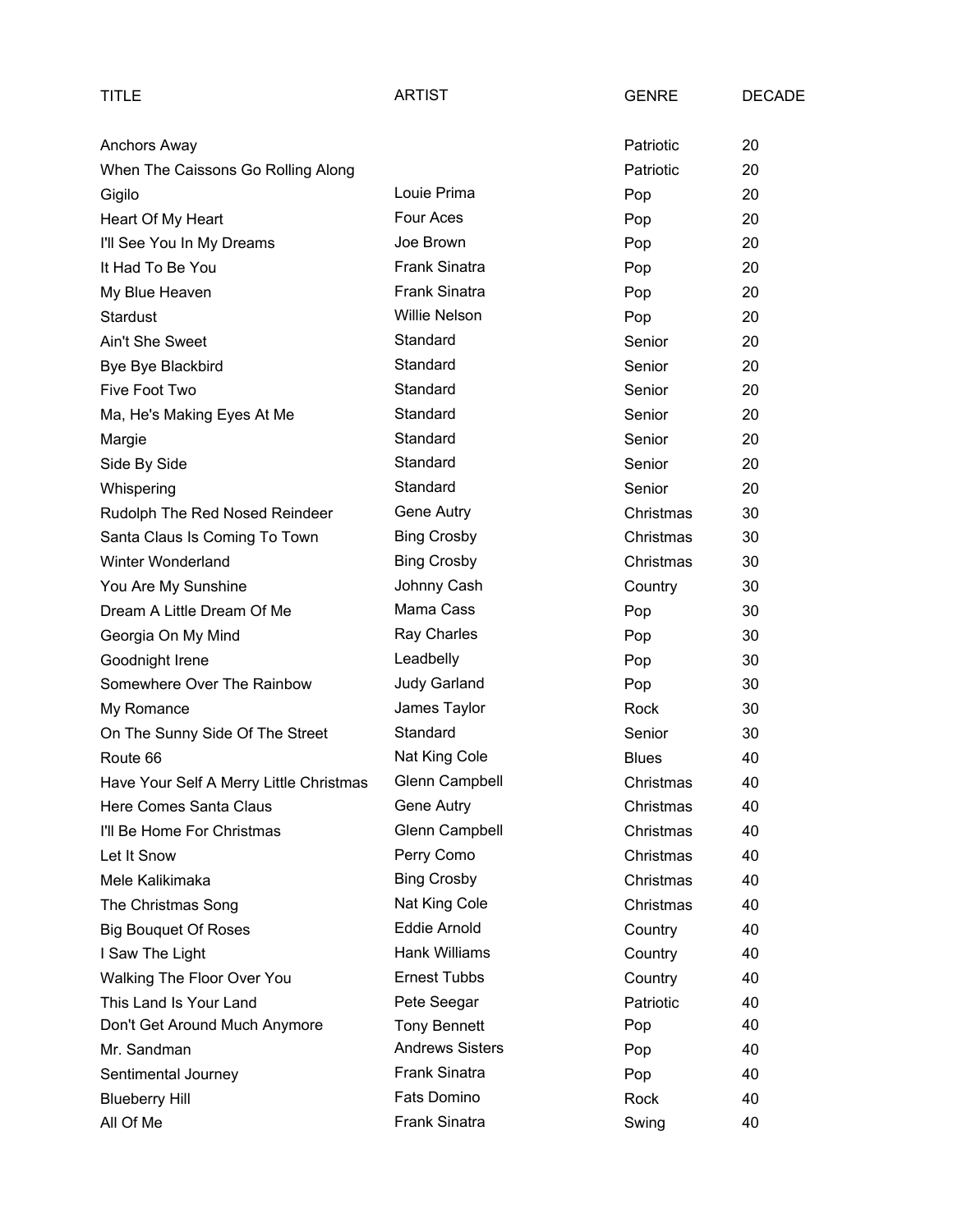| TITLE                                                   | <b>ARTIST</b>           | <b>GENRE</b> | <b>DECADE</b> |
|---------------------------------------------------------|-------------------------|--------------|---------------|
| <b>Blue Christmas</b>                                   | <b>Elvis Presley</b>    | Christmas    | 50            |
| Christmas In Kilarney                                   | <b>Bing Crosby</b>      | Christmas    | 50            |
| Frosty The Snowman                                      | <b>Bing Crosby</b>      | Christmas    | 50            |
| Here Comes Suzie Snowflake                              | Rosemary Clooney        | Christmas    | 50            |
| I Saw Mommy Kissing Santa Claus                         | Jimmy Boyd              | Christmas    | 50            |
| It's Beginning To Look a Lot Like Christmas Bing Crosby |                         | Christmas    | 50            |
| Jingle Bell Rock                                        | <b>Brenda Lee</b>       | Christmas    | 50            |
| Let There Be Peace On Earth                             | Vince Gill              | Christmas    | 50            |
| Little Drummer Boy                                      | Vince Gill              | Christmas    | 50            |
| <b>Rockin Around The Christmas Tree</b>                 | Brenda Lee              | Christmas    | 50            |
| Santa Baby                                              | Eartha Kitt             | Christmas    | 50            |
| <b>Silver Bells</b>                                     | <b>Bing Crosby</b>      | Christmas    | 50            |
| Sleigh Ride                                             | Amy Grant               | Christmas    | 50            |
| There's No Place Like Home For The Holid Bing Crosby    |                         | Christmas    | 50            |
| Up On A Housetop                                        | Gene Autry              | Christmas    | 50            |
| <b>White Christmas</b>                                  | <b>Bing Crosby</b>      | Christmas    | 50            |
| <b>Faded Love</b>                                       | Patsy Cline             | Country      | 50            |
| <b>Folsom Prison Blues</b>                              | Johnny Cash             | Country      | 50            |
| Heartaches By The Number                                | Ray Price               | Country      | 50            |
| I Can't Help It If I'm Still In Love With You           | Hank Williams           | Country      | 50            |
| I Walk The Line                                         | Johnny Cash             | Country      | 50            |
| I'll Be There                                           | Martina McBride         | Country      | 50            |
| If I Never Get To Heaven                                | <b>Eddie Arnold</b>     | Country      | 50            |
| Jambalaya                                               | <b>Hank Williams</b>    | Country      | 50            |
| Seven Lonely Days                                       | Patsy Cline             | Country      | 50            |
| <b>Singing The Blues</b>                                | <b>Marty Robbins</b>    | Country      | 50            |
| <b>Walking After Midnight</b>                           | Patsy Cline             | Country      | 50            |
| Who's Sorry Now                                         | Eddie Arnold            | Country      | 50            |
| Love Me Tender                                          | <b>Elvis Presley</b>    | Lounge       | 50            |
| Halls Of Montezuma                                      |                         | Patriotic    | 50            |
| U.S. Air Force Blues                                    |                         | Patriotic    | 50            |
| <b>Autumn Leaves</b>                                    | Eva Cassidy             | Pop          | 50            |
| <b>Blue Skies</b>                                       | <b>Willie Nelson</b>    | Pop          | 50            |
| Devoted To You                                          | <b>Everley Brothers</b> | Pop          | 50            |
| Dream                                                   | <b>Everley Brothers</b> | Pop          | 50            |
| Fly Me To The Moon                                      | Frank Sinatra           | Pop          | 50            |
| I Don't Know Why I Love You Like I Do                   | Dean Martin             | Pop          | 50            |
| If I Had A Hammer                                       | <b>Trini Lopez</b>      | Pop          | 50            |
| Jump Jive Wail                                          | Louie Prima             | Pop          | 50            |
| Only You                                                | <b>Platters</b>         | Pop          | 50            |
| Sixteen Tons                                            | Ernie Ford              | Pop          | 50            |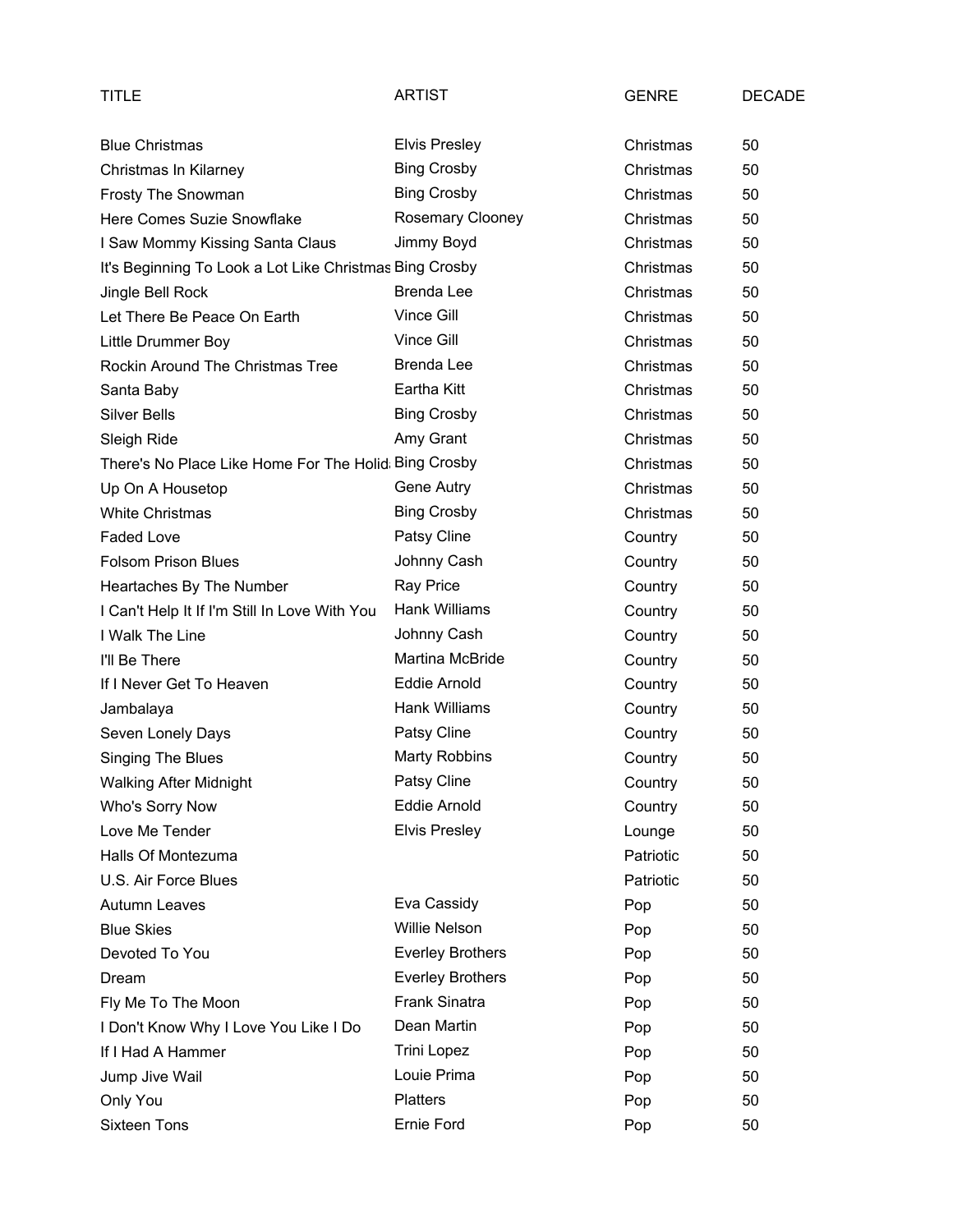| TITLE                                                  | ARTIST                     | <b>GENRE</b> | <b>DECADE</b> |
|--------------------------------------------------------|----------------------------|--------------|---------------|
| Walking My Baby Back Home                              | Johnny Ray                 | Pop          | 50            |
| Ain't That A Shame                                     | <b>Fats Domino</b>         | Rock         | 50            |
| All Shook Up                                           | <b>Elvis Presley</b>       | Rock         | 50            |
| <b>Blue Suede Shoes</b>                                | <b>Elvis Presley</b>       | Rock         | 50            |
| Bye Bye Love                                           | <b>Everley Brothers</b>    | Rock         | 50            |
| Don't Be Cruel                                         | <b>Elvis Presley</b>       | Rock         | 50            |
| <b>Great Balls Of Fire</b>                             | Jerry Lee Lewis            | Rock         | 50            |
| How's The World Treating You                           | Allison Kraus/James Taylor | Rock         | 50            |
| I Put A Spell On You                                   | Creedence                  | Rock         | 50            |
| I'm Walkin                                             | <b>Rick Nelson</b>         | Rock         | 50            |
| Jailhouse Rock                                         | <b>Elvis Presley</b>       | Rock         | 50            |
| Let It Be Me                                           | <b>Everley Brothers</b>    | Rock         | 50            |
| Lucille                                                | <b>Little Richard</b>      | Rock         | 50            |
| Maybelline                                             | <b>Chuck Berry</b>         | Rock         | 50            |
| Memphis                                                | <b>Chuck Berry</b>         | Rock         | 50            |
| My Boy Lollipop                                        | <b>Millie Small</b>        | Rock         | 50            |
| Oh Boy                                                 | <b>Buddy Holly</b>         | Rock         | 50            |
| That'll Be The Day                                     | Linda Rondstat             | Rock         | 50            |
| That's Alright Mama                                    | <b>Elvis Presley</b>       | Rock         | 50            |
| <b>Tutti Frutti</b>                                    | <b>Little Richard</b>      | Rock         | 50            |
| Babyface                                               | Standard                   | Senior       | 50            |
| All I Want For Christmas Is My Two Front T Spike Jones |                            | Christmas    | 60            |
| Christmas Is For Children                              | Glenn Campbell             | Christmas    | 60            |
| <b>Christmas Time Is Here</b>                          | Vince Guaraldi             | Christmas    | 60            |
| Have A Holly Jolly Christmas                           | <b>Burl Ives</b>           | Christmas    | 60            |
| Little St. Nick                                        | Beach Boys                 | Christmas    | 60            |
| Little Toy Trains                                      | Glenn Campbell             | Christmas    | 60            |
| <b>Pretty Paper</b>                                    | <b>Willie Nelson</b>       | Christmas    | 60            |
| Shake Me I Rattle                                      | Lorrie Morgan              | Christmas    | 60            |
| Abilene                                                | George Hamilton            | Country      | 60            |
| <b>Act Naturally</b>                                   | <b>Buck Owens</b>          | Country      | 60            |
| Anytime                                                | Patsy Cline                | Country      | 60            |
| Back In Baby's Arms                                    | Patsy Cline                | Country      | 60            |
| <b>Bill Bailey</b>                                     | Patsy Cline                | Country      | 60            |
| Crazy                                                  | Patsy Cline                | Country      | 60            |
| Detroit City                                           | <b>Bobby Bare</b>          | Country      | 60            |
| Harper Valley PTA                                      | Jeanie C. Riley            | Country      | 60            |
| Hey Good Looking                                       | Hank Williams              | Country      | 60            |
| Honey Don't                                            | <b>Beatles</b>             | Country      | 60            |
| I Fall To Pieces                                       | Patsy Cline                | Country      | 60            |
| If You've Got Leavin' On Your Mind                     | Patsy Cline                | Country      | 60            |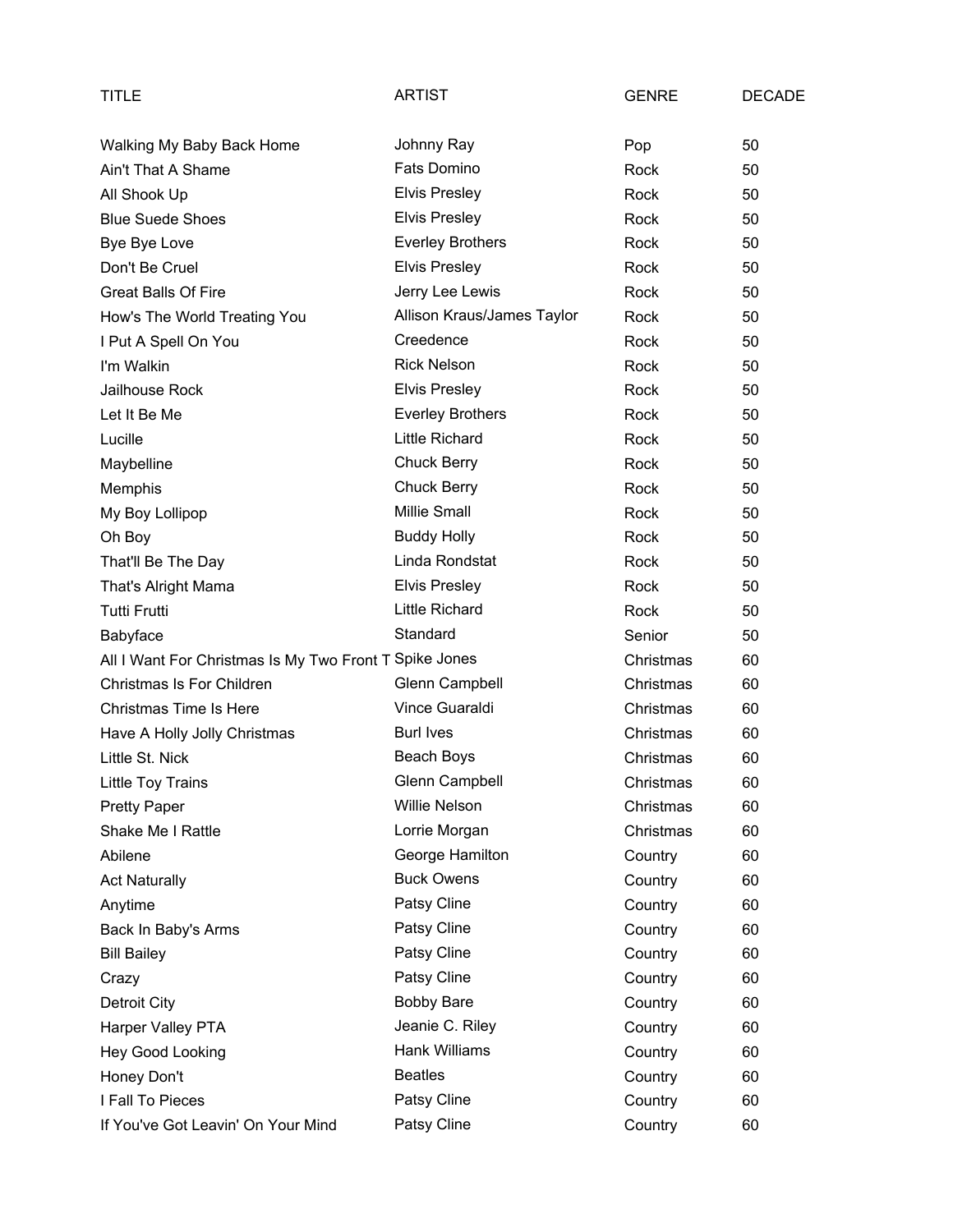| TITLE                               | <b>ARTIST</b>        | <b>GENRE</b> | <b>DECADE</b> |
|-------------------------------------|----------------------|--------------|---------------|
| King Of The Road                    | <b>Roger Miller</b>  | Country      | 60            |
| Mr. Spaceman                        | <b>Byrds</b>         | Country      | 60            |
| Ode To Billie Joe                   | <b>Bobbi Gentry</b>  | Country      | 60            |
| San Antone                          | Patsy Cline          | Country      | 60            |
| <b>She Thinks I Still Care</b>      | George Jones         | Country      | 60            |
| She's Got You                       | Patsy Cline          | Country      | 60            |
| <b>Sweet Dreams</b>                 | Patsy Cline          | Country      | 60            |
| There's A Tear In My Beer           | <b>Hank Williams</b> | Country      | 60            |
| <b>Together Again</b>               | <b>Buck Owens</b>    | Country      | 60            |
| Wabash Cannonball                   | <b>Willie Nelson</b> | Country      | 60            |
| Wichita Lineman                     | Glenn Campbell       | Country      | 60            |
| You Don't Know Me                   | Ray Charles          | Country      | 60            |
| Your Cheating Heart                 | Hank Williams        | Country      | 60            |
| Blowing In The Wind                 | Peter Paul Mary      | Folk         | 60            |
| Puff The Magic Dragon               | Peter Paul Mary      | Folk         | 60            |
| Love Letters                        | <b>Elvis Presley</b> | Lounge       | 60            |
| A Summer Song                       | Chad & Jeremy        | Pop          | 60            |
| Daddy's Little Girl                 | Al Martino           | Pop          | 60            |
| Dock Of The Bay                     | <b>Otis Redding</b>  | Pop          | 60            |
| Downtowm                            | Petula Clark         | Pop          | 60            |
| Everybody Loves Somebody Sometime   | Dean Martin          | Pop          | 60            |
| Everybody's Talking At Me           | Nilsson              | Pop          | 60            |
| Girl From Ipanema                   | Antonio Carlos Jobim | Pop          | 60            |
| Groovin                             | Rascals              | Pop          | 60            |
| <b>Hello Dolly</b>                  | Louis Armstrong      | Pop          | 60            |
| Homeward Bound                      | Simon & Garfunkle    | Pop          | 60            |
| Leaving On A Jet Plane              | John Denver          | Pop          | 60            |
| Love                                | Nat King Cole        | Pop          | 60            |
| On Broadway                         | George Benson        | Pop          | 60            |
| Ramblin Rose                        | Nat King Cole        | Pop          | 60            |
| Roses Are Red                       | <b>Bobby Vinton</b>  | Pop          | 60            |
| She's Just My Style                 | Gary Lewis/Playboys  | Pop          | 60            |
| Solitary Man                        | Neil Diamond         | Pop          | 60            |
| Stand By Me                         | Ben E. King          | Pop          | 60            |
| <b>Summer Rain</b>                  | <b>Johnny Rivers</b> | Pop          | 60            |
| The Night They Drove Old Dixie Down | Joan Baez            | Pop          | 60            |
| This Guy's In Love                  | Herb Alpert          | Pop          | 60            |
| Walk Right In                       | Rooftop Singers      | Pop          | 60            |
| Wonderful World                     | Louie Armstrong      | Pop          | 60            |
| You Don't Have To Say You Love Me   | Dusty Springfield    | Pop          | 60            |
| You're Sixteen                      | Ringo Starr          | Pop          | 60            |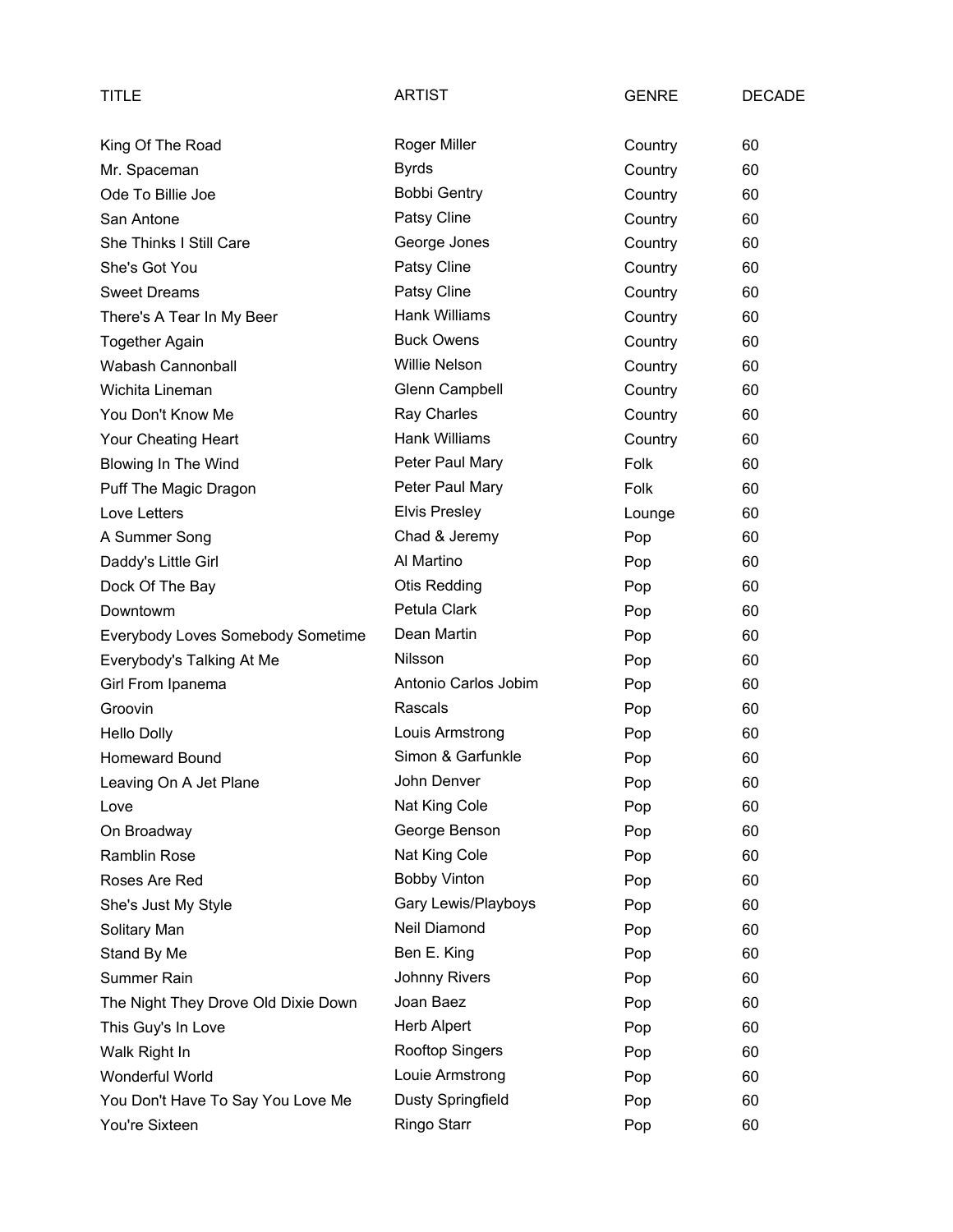| TITLE                        | <b>ARTIST</b>              | <b>GENRE</b> | <b>DECADE</b> |
|------------------------------|----------------------------|--------------|---------------|
| Across The Universe          | <b>Beatles</b>             | Rock         | 60            |
| All You Need Is Love         | <b>Beatles</b>             | Rock         | 60            |
| And I Love Her               | <b>Beatles</b>             | Rock         | 60            |
| Anna                         | <b>Beatles</b>             | Rock         | 60            |
| As Tears Go By               | <b>Marianne Faithful</b>   | Rock         | 60            |
| Baby I'm Yours               | <b>Barbara Lewis</b>       | Rock         | 60            |
| Baby It's You                | <b>Beatles</b>             | Rock         | 60            |
| Back In The USSR             | <b>Beatles</b>             | Rock         | 60            |
| <b>Bad Moon Rising</b>       | Creedence                  | Rock         | 60            |
| Bad To Me                    | Billy J. Kramer            | Rock         | 60            |
| Be My Baby                   | The Ronettes               | Rock         | 60            |
| <b>Because</b>               | <b>Beatles</b>             | Rock         | 60            |
| Because I Love You           | Dave Clark Five            | Rock         | 60            |
| Blackbird                    | <b>Beatles</b>             | Rock         | 60            |
| <b>Boys</b>                  | <b>Beatles</b>             | Rock         | 60            |
| Breaking Up Is Hard To Do    | Neil Sedaka                | Rock         | 60            |
| Bring It On Home             | Animals                    | Rock         | 60            |
| Brown Eyed Girl              | Van Morrison               | Rock         | 60            |
| <b>Build Me Up Buttercup</b> | Foundations                | Rock         | 60            |
| <b>Bus Stop</b>              | <b>Hollies</b>             | Rock         | 60            |
| California Dreaming          | Mamas & Papas              | Rock         | 60            |
| Can't Buy Me Love            | <b>Beatles</b>             | Rock         | 60            |
| Caroline No                  | Beach Boys                 | Rock         | 60            |
| Chains                       | <b>Beatles</b>             | Rock         | 60            |
| Come Together                | <b>Beatles</b>             | Rock         | 60            |
| Count Me In                  | Gary Lewis/Playboys        | Rock         | 60            |
| Crying                       | Roy Orbison                | Rock         | 60            |
| <b>Cuddly Toy</b>            | Monkees                    | Rock         | 60            |
| Da Doo Ron Ron               | Crystals                   | Rock         | 60            |
| Daydream                     | Lovin Spoonful             | Rock         | 60            |
| Daydream Believer            | <b>Monkees</b>             | Rock         | 60            |
| Do Wah Diddy                 | Manfred Mann               | Rock         | 60            |
| Do You Want To Know A Secret | <b>Beatles</b>             | Rock         | 60            |
| Don't Let Me Down            | <b>Beatles</b>             | Rock         | 60            |
| Don't Think Twice            | Bob Dylan                  | Rock         | 60            |
| Don't Worry Baby             | Beach Boys                 | Rock         | 60            |
| Eight Days A Week            | <b>Beatles</b>             | Rock         | 60            |
| Everybody Loves A Clown      | Gary Lewis/Playboys        | Rock         | 60            |
| Ferry Cross The Mersey       | Gerry & Pacemakers         | Rock         | 60            |
| For What It's Worth          | <b>Buffalo Springfield</b> | Rock         | 60            |
| Get Together                 | Youngbloods                | Rock         | 60            |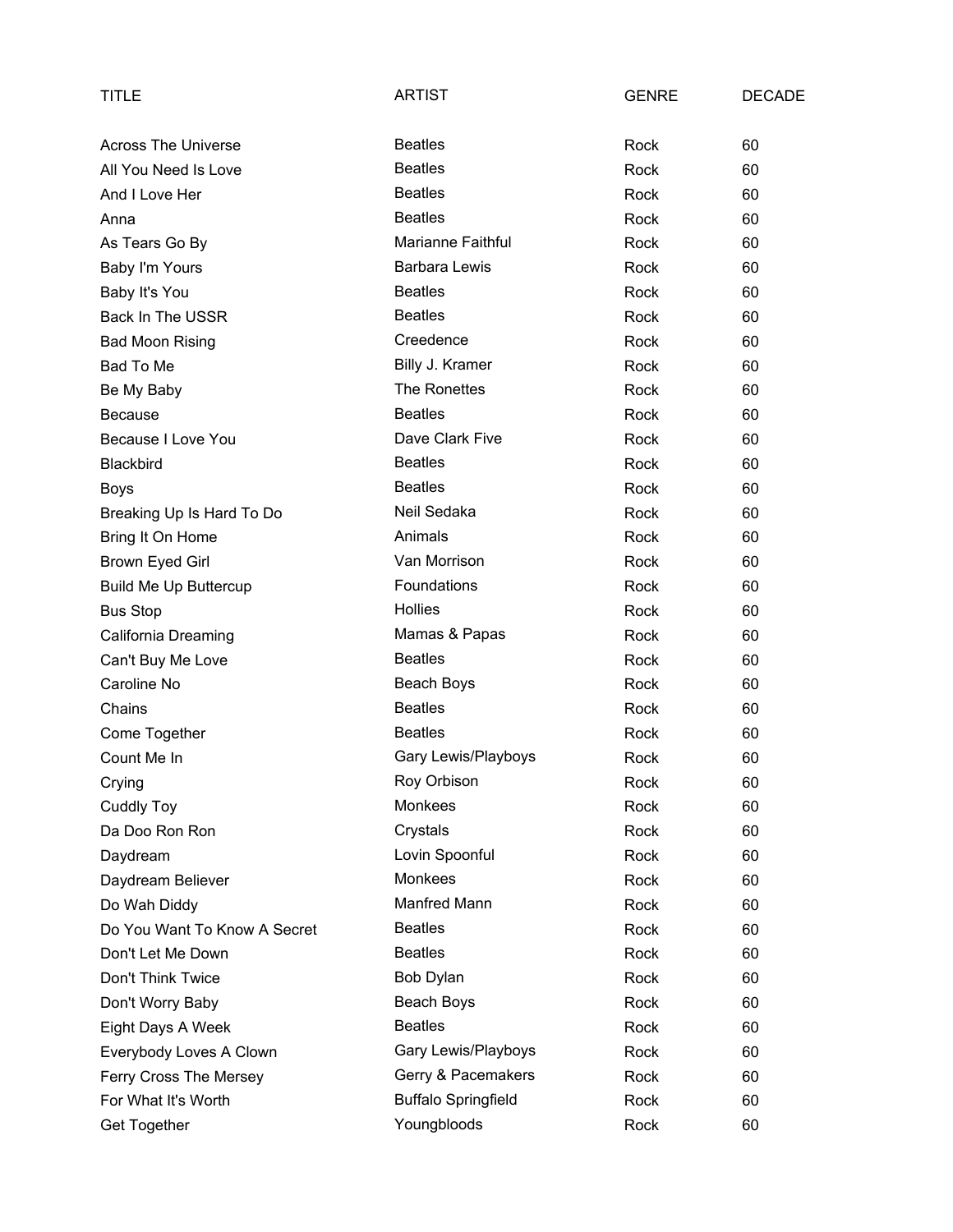| TITLE                                                 | <b>ARTIST</b>            | <b>GENRE</b> | <b>DECADE</b> |
|-------------------------------------------------------|--------------------------|--------------|---------------|
| Gimme Some Lovin                                      | <b>Spencer Davis</b>     | Rock         | 60            |
| Girl                                                  | <b>Beatles</b>           | Rock         | 60            |
| Gloria                                                | Shadows Of Knight        | Rock         | 60            |
| Golden Slumbers/Let It Be                             | <b>Beatles</b>           | Rock         | 60            |
| Good Loving                                           | Rascals                  | Rock         | 60            |
| Good Night                                            | <b>Beatles</b>           | Rock         | 60            |
| Gotta Get A Message To You                            | <b>Bee Gees</b>          | Rock         | 60            |
| <b>Green Grass</b>                                    | Gary Lewis/Playboys      | Rock         | 60            |
| <b>Green River</b>                                    | Creedence                | Rock         | 60            |
| Hair                                                  | Cowsills                 | Rock         | 60            |
| Hang On Sloopy                                        | McCoys                   | Rock         | 60            |
| Happy Together                                        | <b>Turtles</b>           | Rock         | 60            |
| Hello Mary Lou                                        | <b>Rick Nelson</b>       | Rock         | 60            |
| Henry The Eighth                                      | Herman's Hermits         | Rock         | 60            |
| Here Comes The Sun                                    | <b>Beatles</b>           | Rock         | 60            |
| Here There & Everywhere                               | <b>Beatles</b>           | Rock         | 60            |
| Hey Jude                                              | <b>Beatles</b>           | Rock         | 60            |
| Honky Tonk Woman                                      | <b>Rolling Stones</b>    | Rock         | 60            |
| How Sweet It Is To Be Loved By You                    | James Taylor             | Rock         | 60            |
| I Call Your Name                                      | <b>Beatles</b>           | Rock         | 60            |
| I Can't Help Falling In Love                          | <b>Elvis Presley</b>     | Rock         | 60            |
| I Don't Think I'll Ever Get Her Off Of My Mir Monkees |                          | Rock         | 60            |
| I Got You Babe                                        | Sonny & Cher             | Rock         | 60            |
| I Hear You Knocking                                   | Fats Domino              | Rock         | 60            |
| I Only Wanna Be With You                              | <b>Dusty Springfield</b> | Rock         | 60            |
| I Saw Her Standing There                              | <b>Beatles</b>           | Rock         | 60            |
| I Say A Little Prayer For You                         | Dionne Warwick           | Rock         | 60            |
| I Started A Joke                                      | Bee Gees                 | Rock         | 60            |
| I Think Were Alone Now                                | Tommy James              | Rock         | 60            |
| I Will                                                | <b>Beatles</b>           | Rock         | 60            |
| I'll Be Back                                          | <b>Beatles</b>           | Rock         | 60            |
| I'll Be Your Baby Tonight                             | Bob Dylan                | Rock         | 60            |
| I'm A Believer                                        | Monkees                  | Rock         | 60            |
| I'm Down                                              | <b>Beatles</b>           | Rock         | 60            |
| I'm Happy Just To Dance With You                      | <b>Beatles</b>           | Rock         | 60            |
| I'm Into Something Good                               | <b>Herman's Hermits</b>  | Rock         | 60            |
| I'm Telling You Know                                  | Freddie & Dreamers       | Rock         | 60            |
| If I Fell                                             | <b>Beatles</b>           | Rock         | 60            |
| In My Life                                            | <b>Beatles</b>           | Rock         | 60            |
| It's All Over Now                                     | <b>Rolling Stones</b>    | Rock         | 60            |
| It's Cold Outside                                     | Choir                    | Rock         | 60            |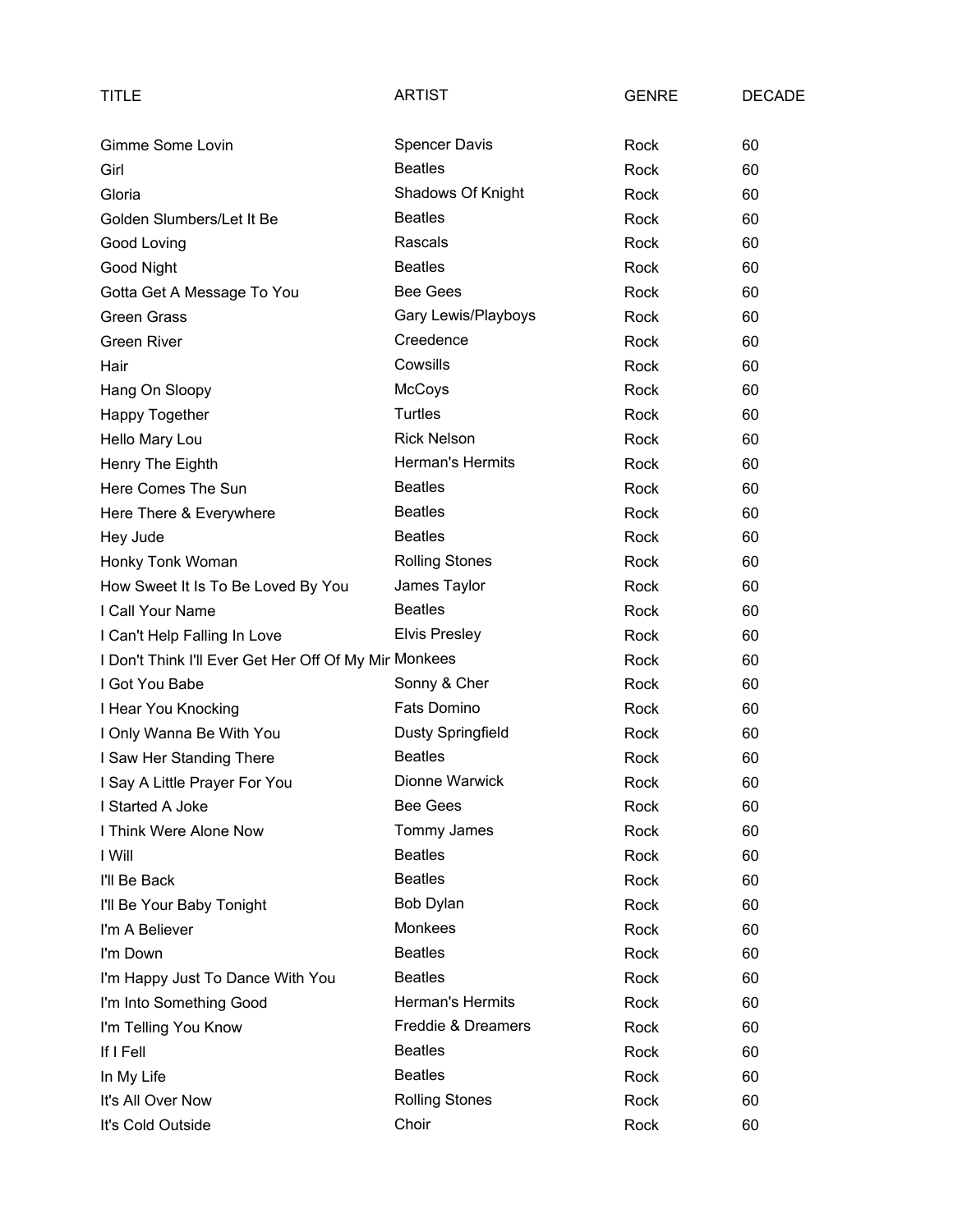| TITLE                           | <b>ARTIST</b>         | <b>GENRE</b> | <b>DECADE</b> |
|---------------------------------|-----------------------|--------------|---------------|
| It's In His Kiss                | Cher                  | Rock         | 60            |
| It's My Party                   | Leslie Gore           | Rock         | 60            |
| It's Now Or Never               | <b>Elvis Presley</b>  | Rock         | 60            |
| Johnny Angel                    | <b>Shelly Fabre</b>   | Rock         | 60            |
| Just One Look                   | <b>Hollies</b>        | Rock         | 60            |
| Kansas City                     | <b>Beatles</b>        | Rock         | 60            |
| Lady Of The Island              | Crosby Stills Nash    | Rock         | 60            |
| Laugh Laugh                     | <b>Beau Brummels</b>  | Rock         | 60            |
| Let It Be                       | <b>Beatles</b>        | Rock         | 60            |
| Locomotion                      | Little Eva            | Rock         | 60            |
| Lodi                            | Creedence             | Rock         | 60            |
| Look Through Any Window         | <b>Hollies</b>        | Rock         | 60            |
| Lover's Concerto                | Toys                  | Rock         | 60            |
| Matchbox                        | <b>Beatles</b>        | Rock         | 60            |
| Me And My Arrow                 | Neilson               | Rock         | 60            |
| Michelle                        | <b>Beatles</b>        | Rock         | 60            |
| <b>Mighty Quinn</b>             | Manfred Mann          | Rock         | 60            |
| Mony Mony                       | Tommy James           | Rock         | 60            |
| Mountain Of Love                | Johnny Rivers         | Rock         | 60            |
| Mr. Dieingly Sad                | <b>Critters</b>       | Rock         | 60            |
| Mrs. Robinson                   | Simon & Garfunkel     | Rock         | 60            |
| <b>Mustang Sally</b>            | <b>Wilson Pickett</b> | Rock         | 60            |
| My Girl                         | Temptations           | Rock         | 60            |
| My Guy                          | Mary Wells            | Rock         | 60            |
| My Pledge Of Love               | Joe Jeffery           | Rock         | 60            |
| Nights In White Satin           | <b>Moody Blues</b>    | Rock         | 60            |
| No Reply                        | <b>Beatles</b>        | Rock         | 60            |
| Norwegian Wood                  | <b>Beatles</b>        | Rock         | 60            |
| Nowhere Man                     | <b>Beatles</b>        | Rock         | 60            |
| Obla Di Obla Da                 | <b>Beatles</b>        | Rock         | 60            |
| Octopus' Garden                 | <b>Beatles</b>        | Rock         | 60            |
| Oh Darling                      | <b>Beatles</b>        | Rock         | 60            |
| One After 909                   | <b>Beatles</b>        | Rock         | 60            |
| One Fine Day                    | Carole King           | Rock         | 60            |
| P.S. I Love You                 | <b>Beatles</b>        | Rock         | 60            |
| Paint It Black                  | <b>Rolling Stones</b> | Rock         | 60            |
| Please Mr. Postman              | <b>Beatles</b>        | Rock         | 60            |
| Please Please Me                | <b>Beatles</b>        | Rock         | 60            |
| Poor Side Of Town               | Johnny Rivers         | Rock         | 60            |
| Pretty Woman                    | Roy Orbison           | Rock         | 60            |
| Put a Little Love In Your Heart | Jackie DeShannon      | Rock         | 60            |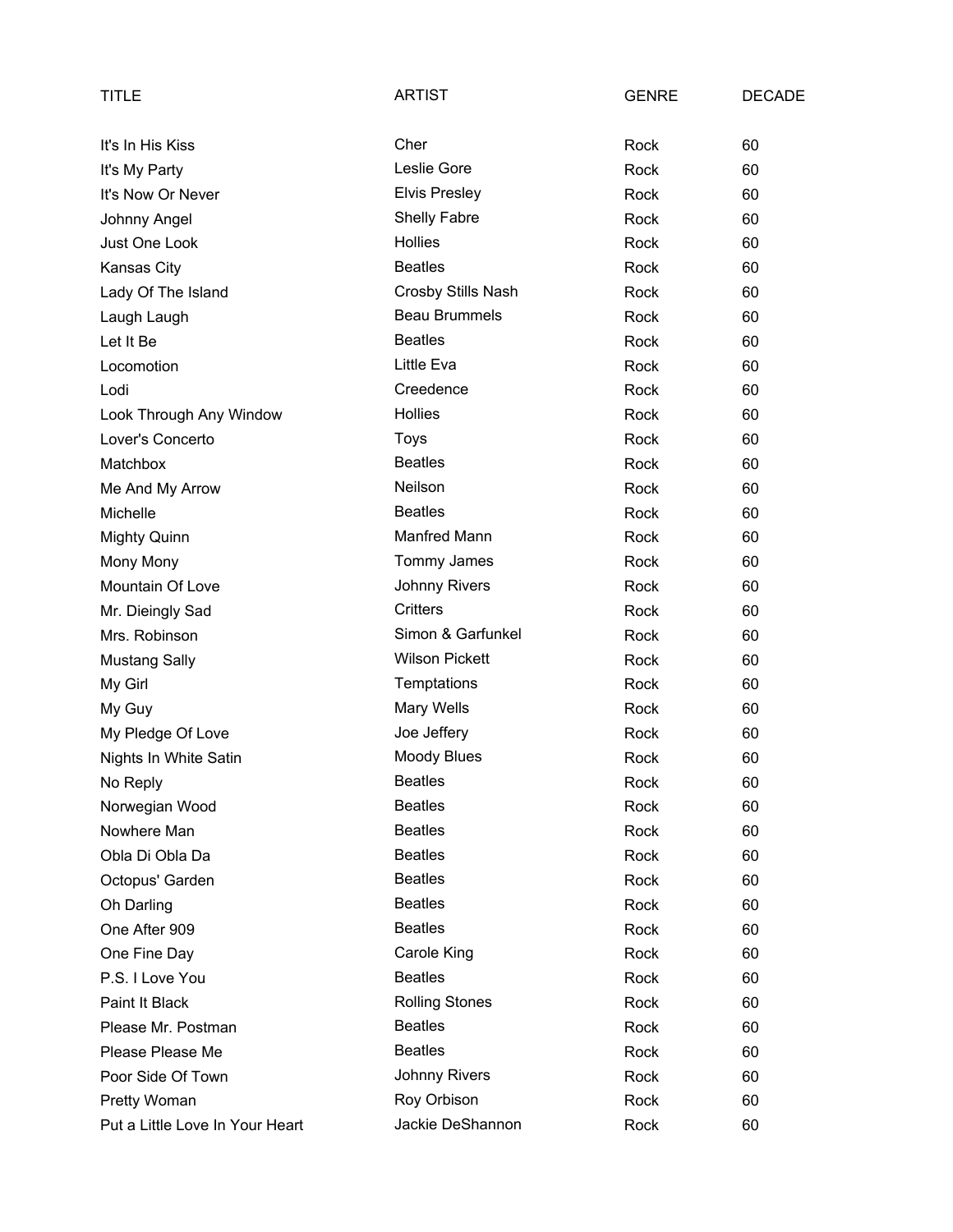| <b>TITLE</b>                    | <b>ARTIST</b>         | <b>GENRE</b> | <b>DECADE</b> |
|---------------------------------|-----------------------|--------------|---------------|
| <b>Red Rubber Ball</b>          | Cyrkle                | Rock         | 60            |
| <b>Return To Sender</b>         | <b>Elvis Presley</b>  | Rock         | 60            |
| Revolution                      | <b>Beatles</b>        | Rock         | 60            |
| Rhythm Of The Falling Rain      | Dan Fogleberg         | Rock         | 60            |
| Rocky Racoon                    | <b>Beatles</b>        | Rock         | 60            |
| Run Around Sue                  | Dion                  | Rock         | 60            |
| Satisfaction                    | <b>Rolling Stones</b> | Rock         | 60            |
| Save The Last Dance For Me      | <b>Drifters</b>       | Rock         | 60            |
| Save Your Heart For Me          | Gary Lewis/Playboys   | Rock         | 60            |
| Secret Agent Man                | Johnny Rivers         | Rock         | 60            |
| She's A Woman                   | <b>Beatles</b>        | Rock         | 60            |
| She's Not There                 | Zombies               | Rock         | 60            |
| Slow Down                       | <b>Beatles</b>        | Rock         | 60            |
| Smile A Little Smile For Me     | <b>Flying Machine</b> | Rock         | 60            |
| Something                       | <b>Beatles</b>        | Rock         | 60            |
| Sounds Of Silence               | Simon & Garfunkel     | Rock         | 60            |
| Spooky                          | <b>Classics IV</b>    | Rock         | 60            |
| StrawberryFields                | <b>Beatles</b>        | Rock         | 60            |
| <b>Surfing USA</b>              | Beach Boys            | Rock         | 60            |
| <b>Sweet Caroline</b>           | Neil Diamond          | Rock         | 60            |
| Take Good Care Of My Baby       | <b>Bobby Vee</b>      | Rock         | 60            |
| The End Of The World            | <b>Skeeter Davis</b>  | Rock         | 60            |
| The Letter                      | <b>Boxtops</b>        | Rock         | 60            |
| The Monster Mash                | <b>Bobby Boris</b>    | Rock         | 60            |
| The Twist                       | Chubby Checker        | Rock         | 60            |
| There's A Kind Of Hush          | Herman's Hermits      | Rock         | 60            |
| These Boots Are Made For Walkin | Nancy Sinatra         | Rock         | 60            |
| Things We Said Today            | <b>Beatles</b>        | Rock         | 60            |
| This Boy                        | <b>Beatles</b>        | Rock         | 60            |
| <b>Ticket To Ride</b>           | <b>Beatles</b>        | Rock         | 60            |
| Till There Was You              | <b>Beatles</b>        | Rock         | 60            |
| To Love Somebody                | <b>Bee Gees</b>       | Rock         | 60            |
| <b>Traveling Man</b>            | <b>Rick Nelson</b>    | Rock         | 60            |
| True Love Ways                  | <b>Buddy Holly</b>    | Rock         | 60            |
| Twist & Shout                   | <b>Beatles</b>        | Rock         | 60            |
| <b>Unchained Melody</b>         | <b>Righteous Bros</b> | Rock         | 60            |
| <b>Under The Boardwalk</b>      | <b>Drifters</b>       | Rock         | 60            |
| <b>Walk Away Renee</b>          | Left Banke            | Rock         | 60            |
| <b>Walking The Dog</b>          | <b>Rufus Thomas</b>   | Rock         | 60            |
| We Can Work It Out              | <b>Beatles</b>        | Rock         | 60            |
| We'll Sing In The Sunshine      | <b>Gale Garnett</b>   | Rock         | 60            |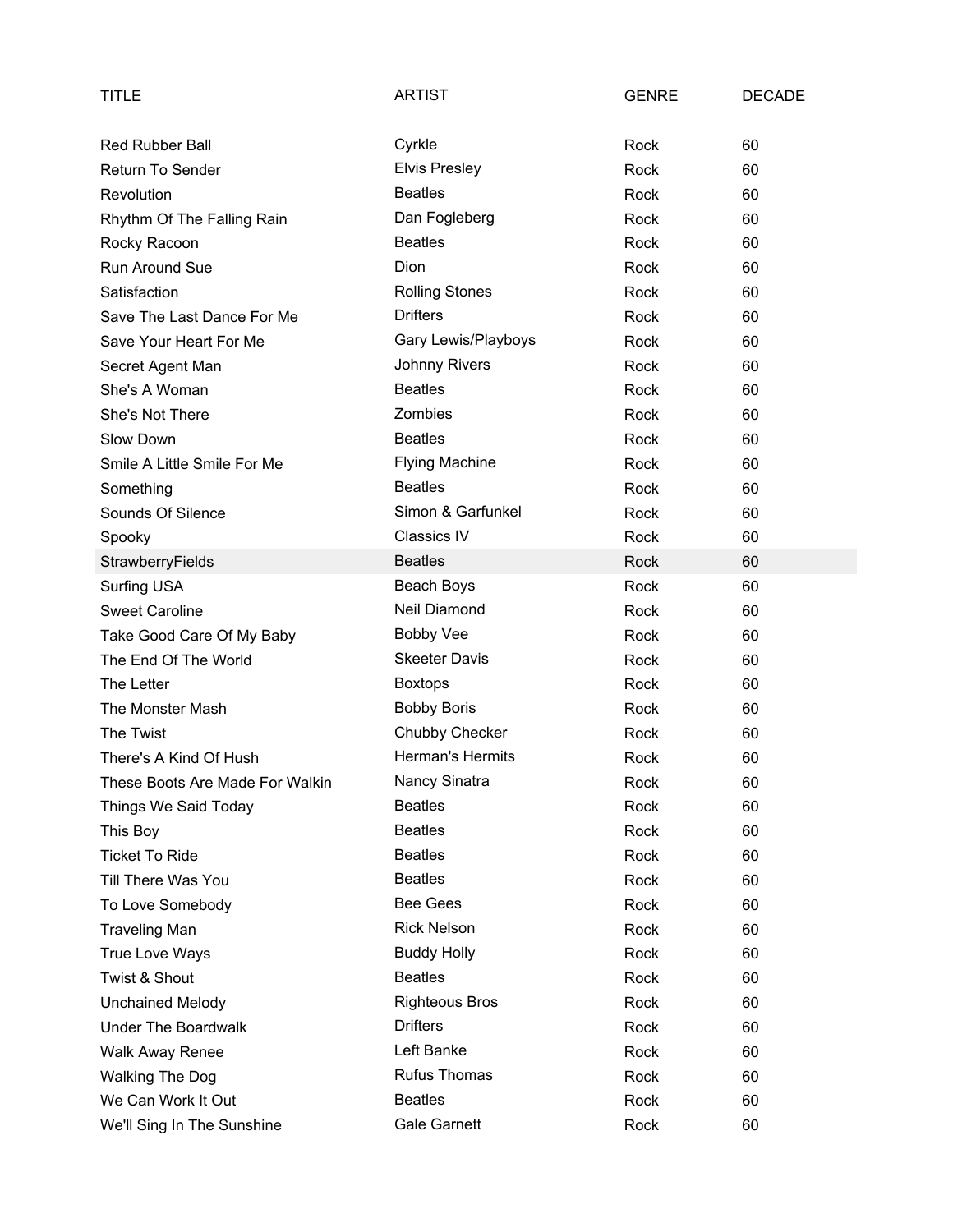| TITLE                              | <b>ARTIST</b>            | <b>GENRE</b> | <b>DECADE</b> |
|------------------------------------|--------------------------|--------------|---------------|
| What A Wonderful World It Would Be | Sam Cooke                | Rock         | 60            |
| What Am I Doing Hanging Round      | <b>Monkees</b>           | Rock         | 60            |
| What The World Needs Now           | Jackie DeShannon         | Rock         | 60            |
| When I'm Sixty Four                | <b>Beatles</b>           | Rock         | 60            |
| While My Guitar Gently Weeps       | <b>Beatles</b>           | Rock         | 60            |
| <b>Wild Thing</b>                  | Troggs                   | Rock         | 60            |
| Will You Still Love Me Tomorrow    | Carole King              | Rock         | 60            |
| Wishing & Hoping                   | Dusty Springfield        | Rock         | 60            |
| With A Litte Help From My Friends  | <b>Beatles</b>           | Rock         | 60            |
| Words                              | <b>Bee Gees</b>          | Rock         | 60            |
| Working My Way Back To You         | Four Seasons             | Rock         | 60            |
| <b>World Without Love</b>          | Peter & Gordon           | Rock         | 60            |
| <b>Yellow Submarine</b>            | <b>Beatles</b>           | Rock         | 60            |
| Yesterday                          | <b>Beatles</b>           | Rock         | 60            |
| You Can't Do That                  | <b>Beatles</b>           | Rock         | 60            |
| You Really Got A Hold On Me        | <b>Beatles</b>           | Rock         | 60            |
| You're The One                     | Vogues                   | Rock         | 60            |
| You've Got To Hide Your Love Away  | <b>Beatles</b>           | Rock         | 60            |
| You've Lost That Loving Feeling    | <b>Rightous Brothers</b> | Rock         | 60            |
| Younger Girl                       | Lovin Spoonful           | Rock         | 60            |
| <b>Misty</b>                       | Standard                 | Senior       | 60            |
| <b>Feliz Navidad</b>               | Jose Feliciano           | Christmas    | 70            |
| Grandma Got Run Over By A Reindeer | Elmo & Patsy             | Christmas    | 70            |
| Happy Christmas War Is Over        | John Lennon              | Christmas    | 70            |
| Merry Christmas Darling            | Carpenters               | Christmas    | 70            |
| Percy The Puny Poinsettia          | Elmo & Patsy             | Christmas    | 70            |
| Please Come Home For Christmas     | Eagles                   | Christmas    | 70            |
| Back Home Again                    | John Denver              | Country      | 70            |
| <b>Blue Bayou</b>                  | Linda Rondstat           | Country      | 70            |
| <b>Bluer Than Blue</b>             | Michael Johnson          | Country      | 70            |
| Coal Miner's Daughter              | Lorreta Lynne            | Country      | 70            |
| Coca Cola Cowboy                   | <b>Mel Tillis</b>        | Country      | 70            |
| <b>Country Roads</b>               | John Denver              | Country      | 70            |
| Don't It Make My Brown Eyes Blue   | <b>Crystal Gayle</b>     | Country      | 70            |
| Driving My Life Away               | <b>Eddie Rabbit</b>      | Country      | 70            |
| For The Good Times                 | Ray Price                | Country      | 70            |
| Heavens Just A Sin Away            | The Whites               | Country      | 70            |
| Just Remember I Love You           | Firefall                 | Country      | 70            |
| Keep On Trying                     | Poco                     | Country      | 70            |
| Let Me Be There                    | Olivia Newton John       | Country      | 70            |
| Love Has No Pride                  | <b>Bonnie Raitt</b>      | Country      | 70            |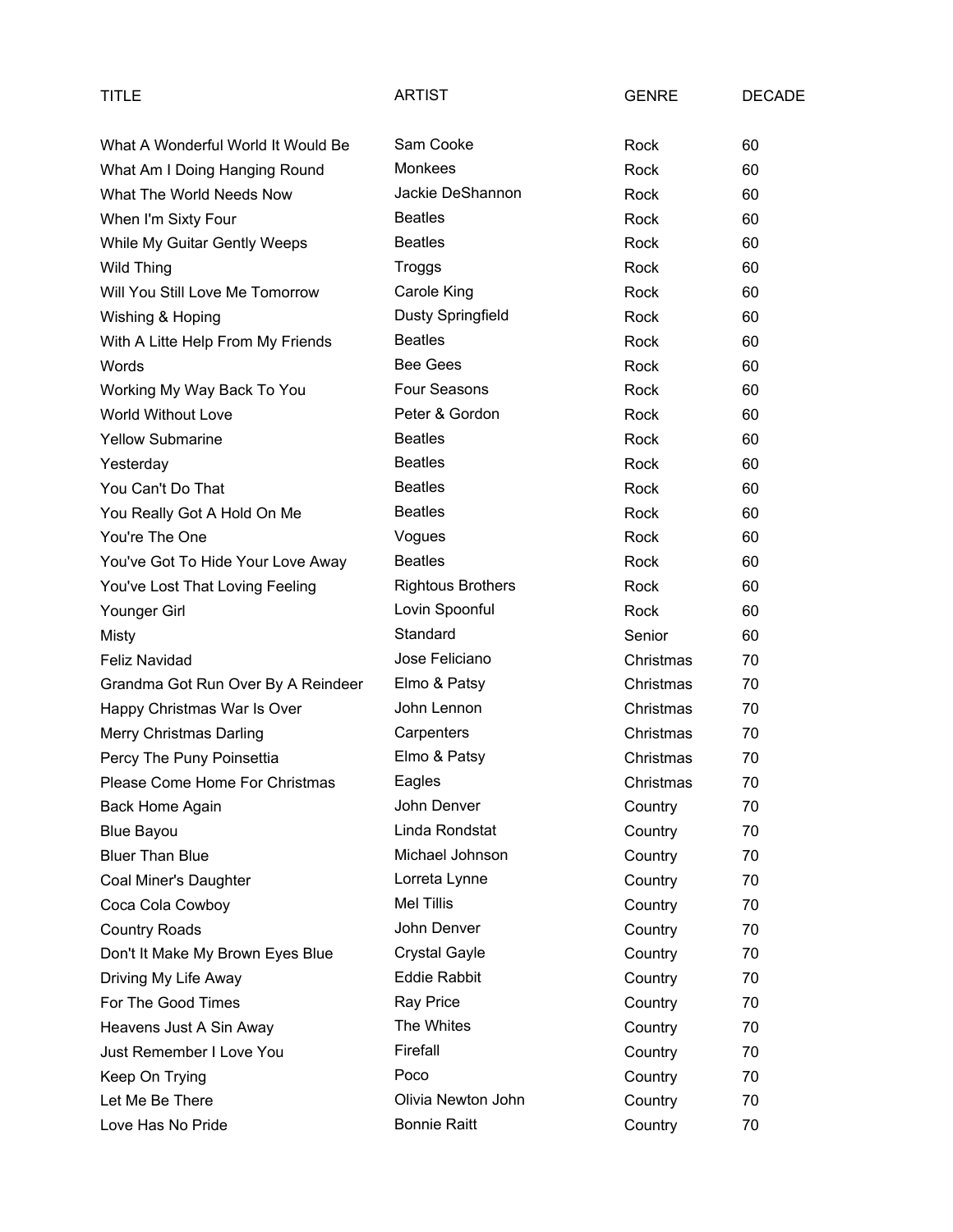| TITLE                              | <b>ARTIST</b>               | <b>GENRE</b> | <b>DECADE</b> |
|------------------------------------|-----------------------------|--------------|---------------|
| Lucille                            | Kenny Rogers                | Country      | 70            |
| Luckenbach Texas                   | <b>Willie Nelson</b>        | Country      | 70            |
| Margaritaville                     | Jimmy Buffett               | Country      | 70            |
| Paper Roses                        | Marie Osmond                | Country      | 70            |
| Rainbows All Over Your Blues       | John Sebastian              | Country      | 70            |
| Rolling In My Sweet Babys Arms     | Nitty Gritty Dirt Band      | Country      | 70            |
| San Antonio Stroll                 | Tanya Tucker                | Country      | 70            |
| <b>Satin Sheets</b>                | Tammy Wynette               | Country      | 70            |
| She Believes In Me                 | Kenny Rogers                | Country      | 70            |
| Some Days Are Diamonds             | John Denver                 | Country      | 70            |
| Spiders & Snakes                   | Jim Stafford                | Country      | 70            |
| Texas When I Die                   | Tanya Tucker                | Country      | 70            |
| The Teddy Bear Song                | Barbara Fairchild           | Country      | 70            |
| American Pie                       | Don McLean                  | Pop          | 70            |
| <b>Bridge Over Troubled Waters</b> | Simon & Garfunkle           | Pop          | 70            |
| Dance With Me                      | Orleans                     | Pop          | 70            |
| Dancing In The Moonlight           | King Harvest                | Pop          | 70            |
| Dancing Queen                      | Abba                        | Pop          | 70            |
| Danny's Song                       | Kenny Loggins               | Pop          | 70            |
| Desparado                          | Eagles                      | Pop          | 70            |
| Do It Again                        | Steely Dan                  | Pop          | 70            |
| Don't Let Me Be Lonely Tonight     | James Taylor                | Pop          | 70            |
| Drift Away                         | Dobie Gray                  | Pop          | 70            |
| Everything I Own                   | <b>Bread</b>                | Pop          | 70            |
| Falling In Love Again              | Hamilton Joe Frank Reynolds | Pop          | 70            |
| Feel Like Making Love              | Roberta Flack               | Pop          | 70            |
| Fifty Ways To Leave Your Lover     | Paul Simon                  | Pop          | 70            |
| Fire                               | <b>Bruce Springsteen</b>    | Pop          | 70            |
| Fire & Rain                        | James Taylor                | Pop          | 70            |
| I Will Survive                     | Gloria Gaynor               | Pop          | 70            |
| lf                                 | <b>Bread</b>                | Pop          | 70            |
| Love                               | John Lennon                 | Pop          | 70            |
| Masquerade                         | George Benson               | Pop          | 70            |
| Rainbow Connection                 | Kermit Thee Frog            | Pop          | 70            |
| Slow Dancing                       | <b>Johnny Rivers</b>        | Pop          | 70            |
| Sunshine On My Shoulders           | John Denver                 | Pop          | 70            |
| The Rose                           | <b>Bette Midler</b>         | Pop          | 70            |
| Tie A Yellow Ribbon                | Tony Orlando                | Pop          | 70            |
| After The Goldrush                 | Neil Young                  | Rock         | 70            |
| Ain't No Sunshine                  | <b>Bill Withers</b>         | Rock         | 70            |
| All My Life                        | America                     | Rock         | 70            |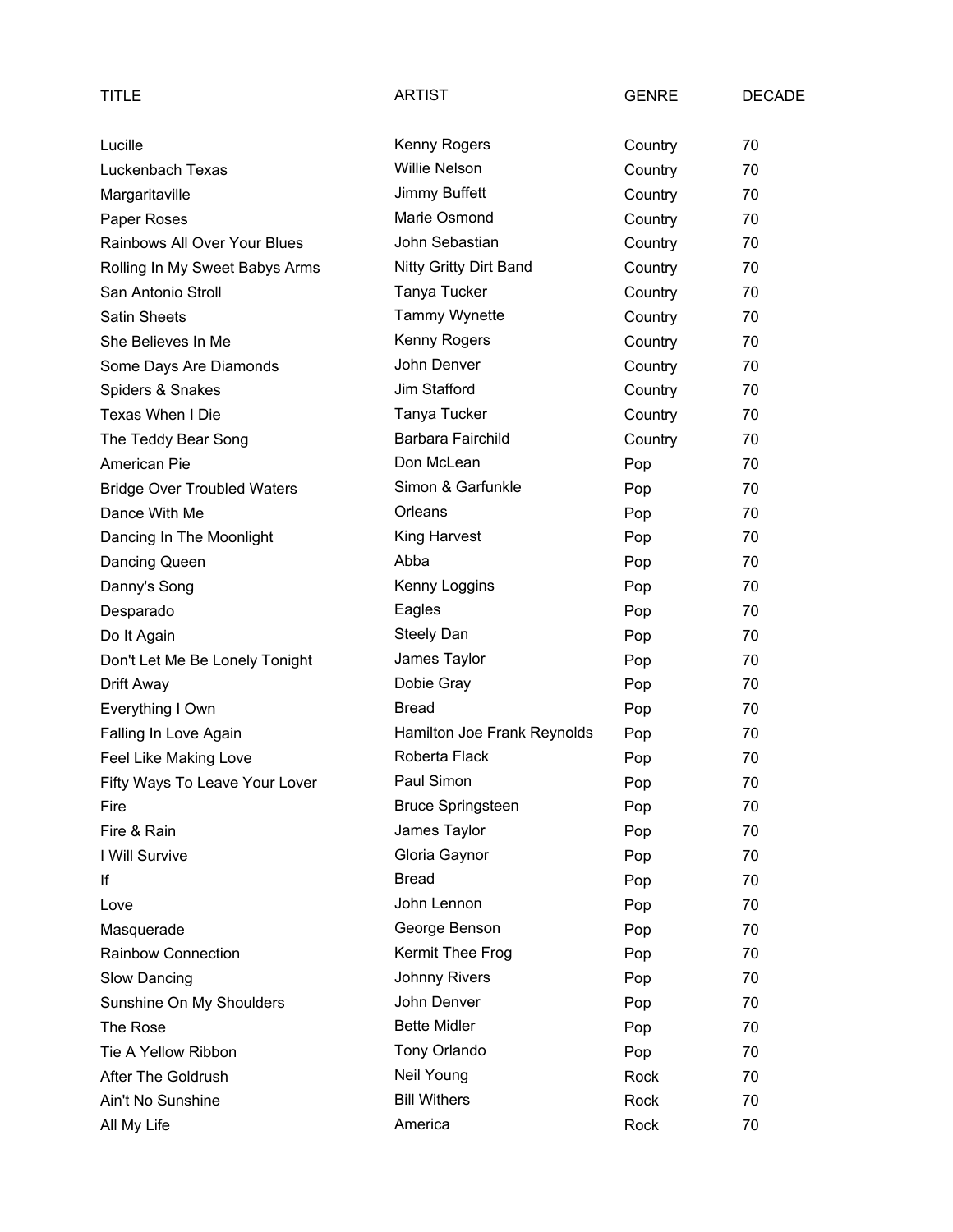| TITLE                       | <b>ARTIST</b>              | <b>GENRE</b> | <b>DECADE</b> |
|-----------------------------|----------------------------|--------------|---------------|
| All Right Now               | Free                       | Rock         | 70            |
| <b>Already Gone</b>         | Eagles                     | Rock         | 70            |
| American Pie                | Don McLean                 | Rock         | 70            |
| Amie                        | Pure Prarie League         | Rock         | 70            |
| Another Day                 | Paul McCartney             | Rock         | 70            |
| At Seventeen                | Janis lan                  | Rock         | 70            |
| Aubrey                      | <b>Bread</b>               | Rock         | 70            |
| <b>Baby Come Back</b>       | Player                     | Rock         | 70            |
| Baby I Love Your Way        | Peter Frampton             | Rock         | 70            |
| Bad Case Of Lovin You       | <b>Robert Palmer</b>       | Rock         | 70            |
| <b>Bad Leroy Brown</b>      | Jim Croce                  | <b>Rock</b>  | 70            |
| Band On The Run             | Paul McCartney             | Rock         | 70            |
| <b>Beautiful Sunday</b>     | Daniel Boone               | Rock         | 70            |
| Best Of My Love             | Eagles                     | Rock         | 70            |
| Betcha By Golly Wow         | <b>Stylistics</b>          | Rock         | 70            |
| Big Old Jet Airliner        | <b>Steve Miller Band</b>   | Rock         | 70            |
| <b>Bluebird</b>             | Paul McCartney             | Rock         | 70            |
| <b>Brand New Key</b>        | Melanie                    | Rock         | 70            |
| <b>Breakdown</b>            | Tom Petty                  | Rock         | 70            |
| Can't Smile Without You     | <b>Barry Manilow</b>       | Rock         | 70            |
| Carolina In My Mind         | James Taylor               | Rock         | 70            |
| Cats In The Cradle          | Harry Chapin               | Rock         | 70            |
| <b>City Of New Orleans</b>  | Arlo Guthrie               | Rock         | 70            |
| Close To You                | Carpenters                 | Rock         | 70            |
| Come And Get Your Love      | Redbone                    | Rock         | 70            |
| Crazy Love                  | Poco                       | Rock         | 70            |
| Crippled Inside             | John Lennon                | Rock         | 70            |
| <b>Crocodile Rock</b>       | Elton John                 | Rock         | 70            |
| Daisy Jane                  | America                    | Rock         | 70            |
| Dance Dance Dance           | <b>Steve Miller Band</b>   | Rock         | 70            |
| Daniel                      | Elton John                 | Rock         | 70            |
| Don't Stop                  | Fleetwood Mac              | Rock         | 70            |
| Don't Wanna Say Goodbye     | Raspberries                | Rock         | 70            |
| Find The Cost Of Freedom    | Crosby Stills Nash & Young | Rock         | 70            |
| Garden Party                | <b>Rick Nelson</b>         | Rock         | 70            |
| Get Ready                   | Rare Earth                 | Rock         | 70            |
| Goodbye Yellow Brick Road   | Elton John                 | Rock         | 70            |
| Handyman                    | James Taylor               | Rock         | 70            |
| Hasten Down The Wind        | Warren Zevon               | Rock         | 70            |
| Have You Ever Seen The Rain | Creedence                  | Rock         | 70            |
| Heart Of Gold               | Neil Young                 | Rock         | 70            |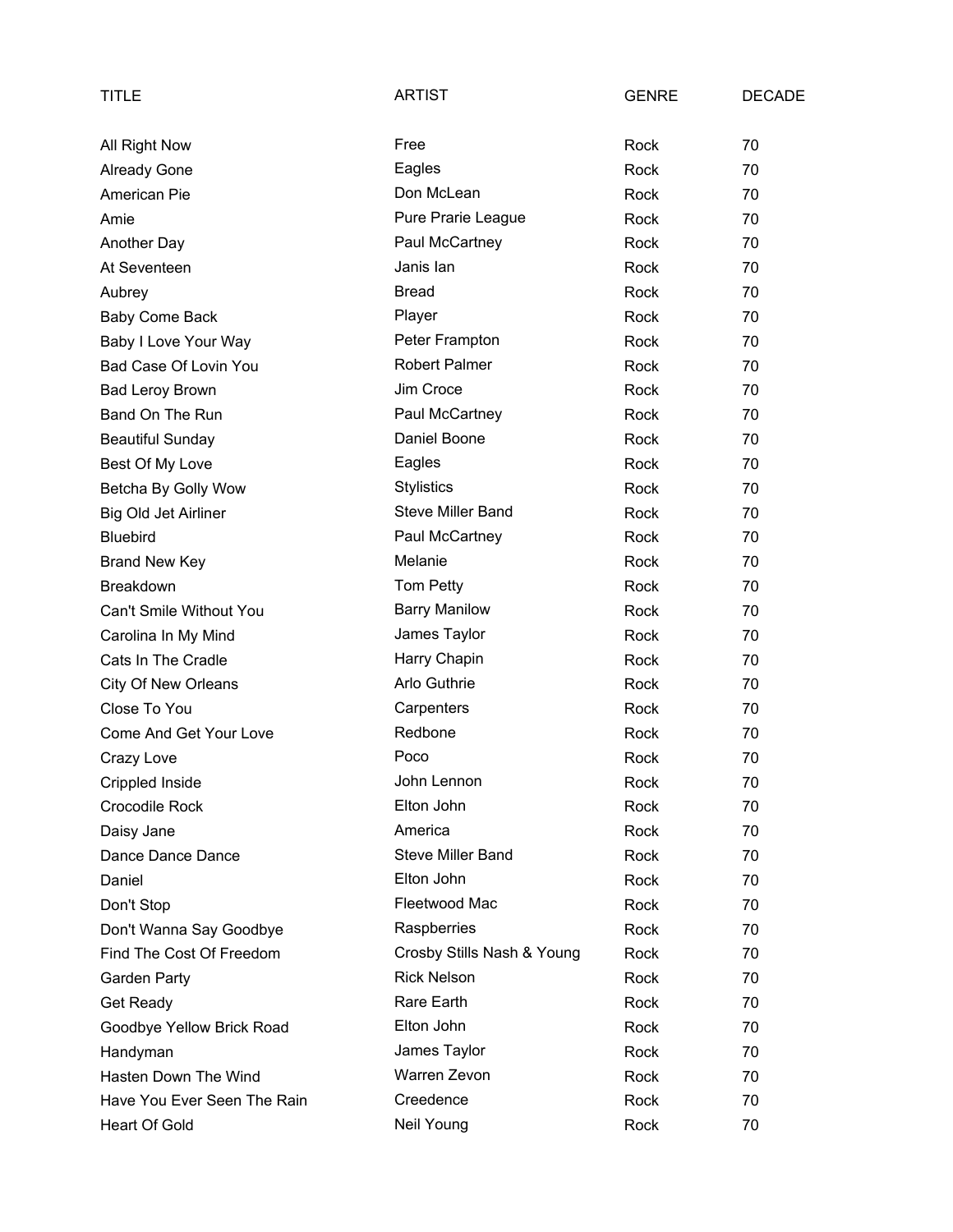| TITLE                                  | <b>ARTIST</b>        | <b>GENRE</b> | <b>DECADE</b> |
|----------------------------------------|----------------------|--------------|---------------|
| Hey Mister That's Me Up On The Jukebox | James Taylor         | Rock         | 70            |
| Honesty                                | <b>Billy Joel</b>    | Rock         | 70            |
| Horse With No Name                     | America              | Rock         | 70            |
| Hotel California                       | Eagles               | Rock         | 70            |
| House At Pooh Corner                   | Kenny Loggins        | Rock         | 70            |
| How Can You Mend A Broken Heart        | <b>Bee Gees</b>      | Rock         | 70            |
| How Long                               | Ace                  | Rock         | 70            |
| I Can See Clearly Now                  | Johnny Nash          | Rock         | 70            |
| I Can't Tell You Why                   | Eagles               | Rock         | 70            |
| I Feel The Earth Move                  | Carole King          | Rock         | 70            |
| I Got A Name                           | Jim Croce            | Rock         | 70            |
| I Need You                             | America              | Rock         | 70            |
| I Saw The Light                        | <b>Todd Rundgren</b> | Rock         | 70            |
| I Wanna Be With You                    | Raspberries          | Rock         | 70            |
| I'd Really Love To See You Tonight     | Dan Seals            | Rock         | 70            |
| I'll Have To Say I Love You In A Song  | Jim Croce            | Rock         | 70            |
| I'm Not In Love                        | 10CC                 | Rock         | 70            |
| If Not For You                         | Bob Dylan            | Rock         | 70            |
| If You Could Read My Mind              | Gordon Lightfoot     | Rock         | 70            |
| Imagine                                | John Lennon          | Rock         | 70            |
| It's A Heartache                       | <b>Bonnie Tyler</b>  | Rock         | 70            |
| It's So Easy To Fall In Love           | Linda Rondstat       | Rock         | 70            |
| It's Too Late                          | Carole King          | Rock         | 70            |
| Jealous Guy                            | John Lennon          | Rock         | 70            |
| Joy To The World                       | Three Dog Night      | Rock         | 70            |
| Just A Song Before I Go                | Crosby Stills Nash   | Rock         | 70            |
| Keep On Rocking Me Baby                | Steve Miller Band    | Rock         | 70            |
| Killing Me Softly                      | Roberta Flack        | Rock         | 70            |
| Kodachrome                             | Paul Simon           | Rock         | 70            |
| Landslide                              | Fleetwood Mac        | Rock         | 70            |
| Laughter In The Rain                   | Neil Sedaka          | Rock         | 70            |
| Lay Down Sally                         | Eric Clapton         | Rock         | 70            |
| Lean On Me                             | <b>Bill Withers</b>  | Rock         | 70            |
| Lights                                 | Journey              | Rock         | 70            |
| Listen To The Music                    | Doobie Brothers      | Rock         | 70            |
| Lonely People                          | America              | Rock         | 70            |
| Long Cool Woman                        | <b>Hollies</b>       | Rock         | 70            |
| Long Train Running                     | Doobie Brothers      | Rock         | 70            |
| Lookin Out My Back Door                | Creedence            | Rock         | 70            |
| Love                                   | John Lennon          | Rock         | 70            |
| Love Grows Where My Rosemary Goes      | Edison Lighthouse    | Rock         | 70            |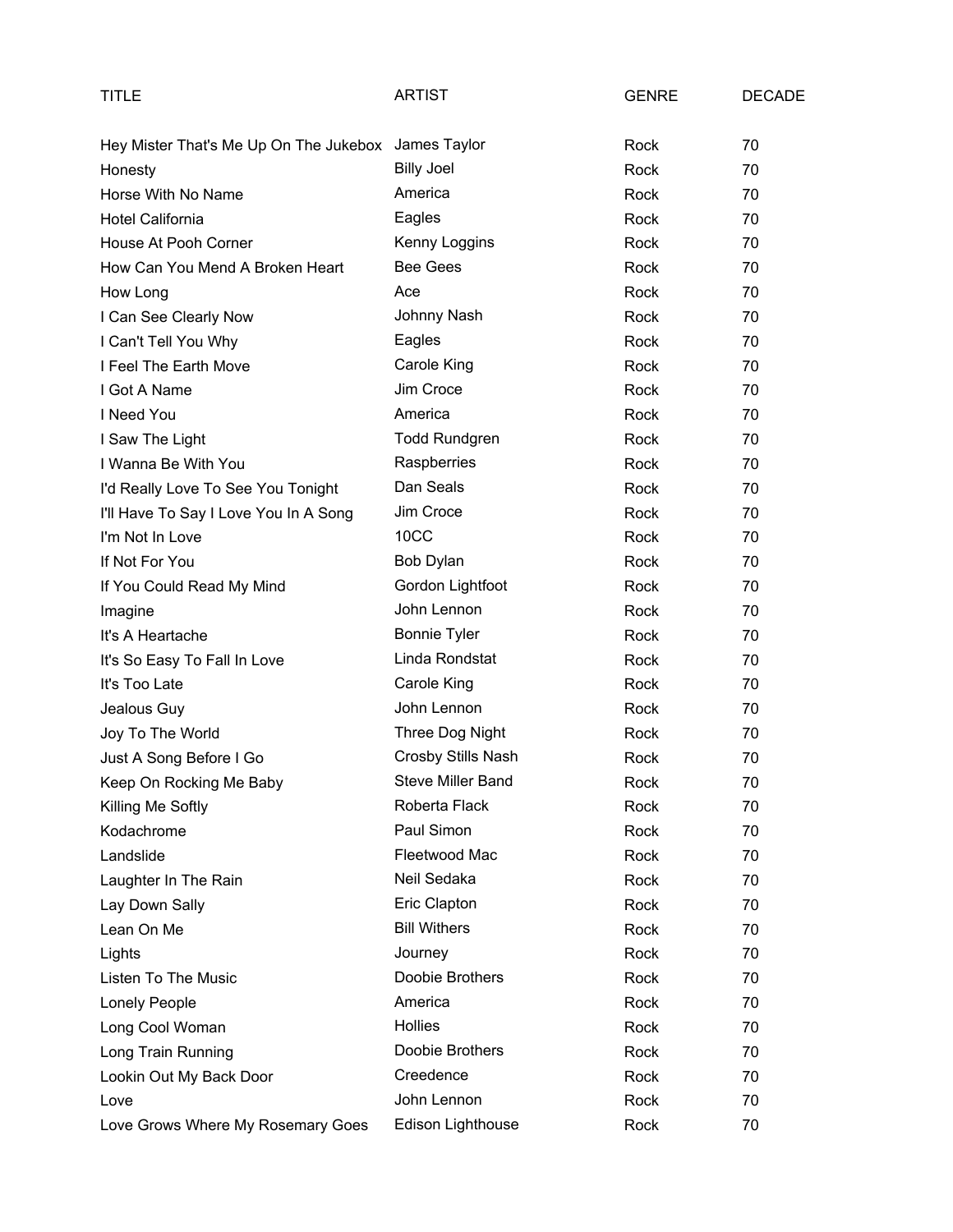| TITLE                          | <b>ARTIST</b>             | <b>GENRE</b> | <b>DECADE</b> |
|--------------------------------|---------------------------|--------------|---------------|
| Love So Right                  | <b>Bee Gees</b>           | Rock         | 70            |
| Love Song                      | Kenny Loggins             | Rock         | 70            |
| Love Takes Time                | Orleans                   | Rock         | 70            |
| Love The One You're With       | <b>Steven Stills</b>      | Rock         | 70            |
| Lying Eyes                     | Eagles                    | Rock         | 70            |
| Make it With You               | <b>Bread</b>              | Rock         | 70            |
| Me & Julio                     | Paul Simon                | Rock         | 70            |
| Medicine Jar                   | Wings                     | Rock         | 70            |
| <b>Midnight Blue</b>           | <b>Melissa Manchester</b> | Rock         | 70            |
| Mockingbird                    | Carly Simon/James Taylor  | Rock         | 70            |
| Morning Has Broken             | Cat Stevens               | Rock         | 70            |
| Mr. Bojangles                  | Nitty Gritty Dirt Band    | Rock         | 70            |
| Mull Of Kintyre                | Paul McCartney            | Rock         | 70            |
| <b>Muskrat Love</b>            | America                   | Rock         | 70            |
| My Love                        | Paul McCartney            | Rock         | 70            |
| My My Hey Hey                  | Neil Young                | Rock         | 70            |
| Nature's Way                   | Spirit                    | Rock         | 70            |
| Nights On Broadway             | <b>Bee Gees</b>           | Rock         | 70            |
| No Matter What                 | <b>Badfinger</b>          | Rock         | 70            |
| Nobody Knows                   | Raspberries               | Rock         | 70            |
| Oh What A Night                | Four Seasons              | Rock         | 70            |
| Ohio                           | Crosby Stills Nash Young  | Rock         | 70            |
| Old Man                        | Neil Young                | Rock         | 70            |
| Operator                       | Jim Croce                 | Rock         | 70            |
| Our House                      | Crosby Stills Nash Young  | Rock         | 70            |
| Peaceful Easy Feeling          | Eagles                    | Rock         | 70            |
| Poor Pitiful Me                | Linda Rondstat            | Rock         | 70            |
| Rainy Days & Mondays           | Carpenters                | Rock         | 70            |
| Rapid Roy                      | Jim Croce                 | Rock         | 70            |
| Rock & Roll Heaven             | <b>Righteous Bros</b>     | Rock         | 70            |
| Rocket Man                     | Elton John                | Rock         | 70            |
| Rockin Pneumonia               | Johnny Rivers             | Rock         | 70            |
| Run To Me                      | <b>Bee Gees</b>           | Rock         | 70            |
| Sara Smile                     | Hall & Oates              | Rock         | 70            |
| Shambala                       | Three Dog Night           | Rock         | 70            |
| She's Always A Woman To Me     | <b>Billy Joel</b>         | Rock         | 70            |
| She's Got A Way                | <b>Billy Joel</b>         | Rock         | 70            |
| Should I Wait                  | Raspberries               | Rock         | 70            |
| Show Me The Way                | Peter Frampton            | Rock         | 70            |
| Shower The People              | James Taylor              | Rock         | 70            |
| <b>Signed Sealed Delivered</b> | Stevie Wonder             | Rock         | 70            |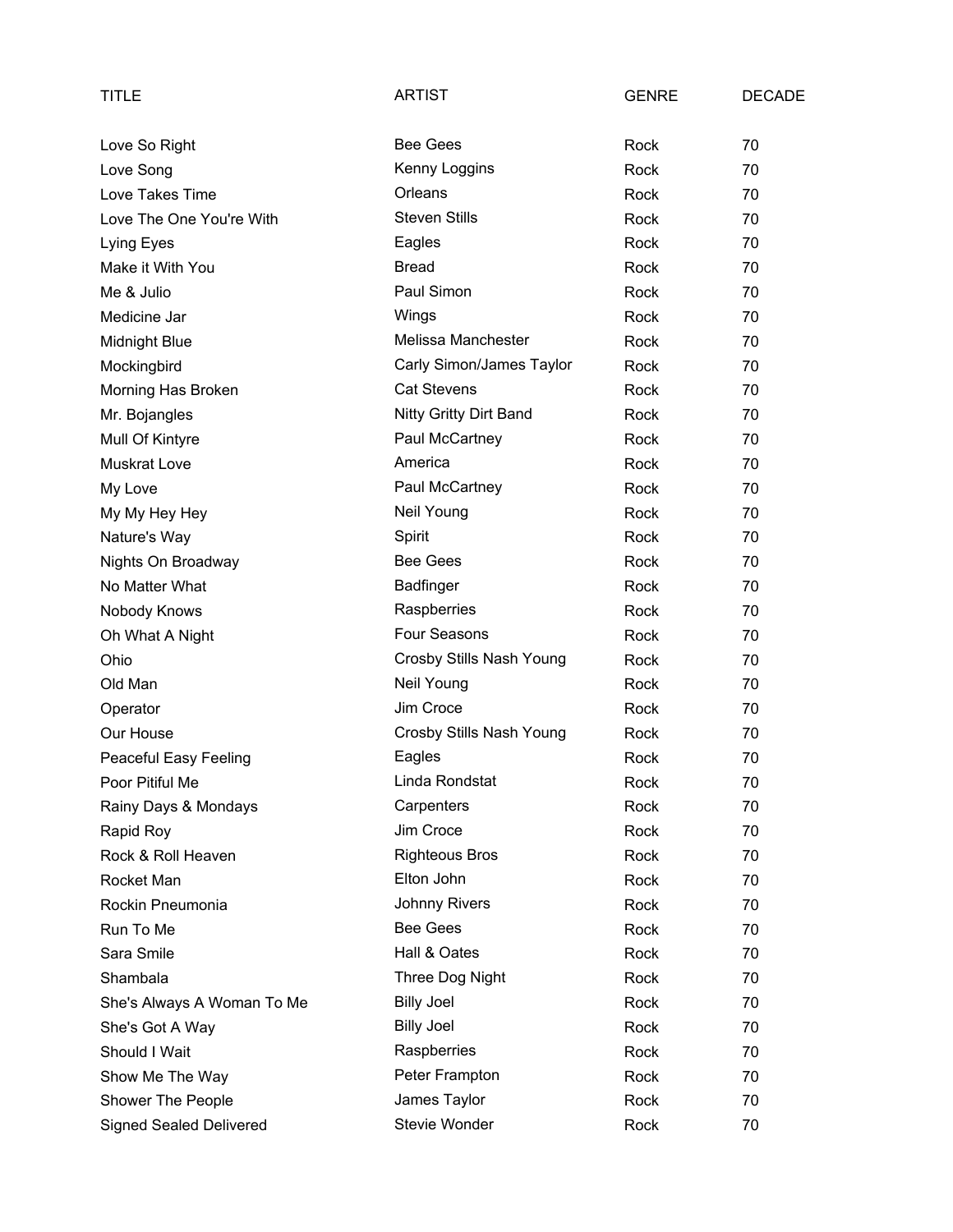| TITLE                           | <b>ARTIST</b>          | <b>GENRE</b> | <b>DECADE</b> |
|---------------------------------|------------------------|--------------|---------------|
| Silver Threads & Golden Needles | Linda Rondstat         | Rock         | 70            |
| Some Kind Of Wonderful          | <b>Grand Funk</b>      | Rock         | 70            |
| Still The One                   | Orleans                | Rock         | 70            |
| Stuck In The Middle With You    | <b>Stealers Wheel</b>  | Rock         | 70            |
| <b>Summer Breeze</b>            | Seals and Crofts       | Rock         | 70            |
| Sundown                         | Gordon Lightfoot       | Rock         | 70            |
| Sunshine                        | Jonathan Edwards       | Rock         | 70            |
| Superstar                       | Carpenters             | Rock         | 70            |
| Sweet Baby James                | James Taylor           | Rock         | 70            |
| Sweet Home Alabama              | Lynard Skynard         | Rock         | 70            |
| Take It Easy                    | Eagles                 | Rock         | 70            |
| Take It To The Limit            | Eagles                 | Rock         | 70            |
| <b>Taking Care Of Business</b>  | <b>BTO</b>             | Rock         | 70            |
| <b>Temptation Eyes</b>          | Grassroots             | Rock         | 70            |
| <b>Tequila Sunrise</b>          | Eagles                 | Rock         | 70            |
| That's Rock & Roll              | Eric Carmen            | Rock         | 70            |
| The Boxer                       | Simon & Garfunkel      | Rock         | 70            |
| <b>Third Rate Romance</b>       | Amazing Rhythm Aces    | Rock         | 70            |
| This Night Won't Last Forever   | Michael Johnson        | Rock         | 70            |
| Top Of The World                | Carpenters             | Rock         | 70            |
| Turn The Page                   | <b>Bob Seger</b>       | Rock         | 70            |
| Up On A Roof                    | James Taylor           | Rock         | 70            |
| Venus                           | <b>Shocking Blue</b>   | Rock         | 70            |
| We're All Alone                 | Rita Cooledge          | Rock         | 70            |
| We've Only Just Begun           | Carpenters             | Rock         | 70            |
| When Will I Be Loved            | Linda Rondstat         | Rock         | 70            |
| <b>Wild Fire</b>                | Michael Martin Murphey | Rock         | 70            |
| Wild World                      | <b>Cat Stevens</b>     | Rock         | 70            |
| Wishing You Were Here           | Chicago                | Rock         | 70            |
| With You In My Life             | Raspberries            | Rock         | 70            |
| <b>Without You</b>              | Nielson                | Rock         | 70            |
| <b>Wonderful Tonight</b>        | Eric Clapton           | Rock         | 70            |
| Working At The Car Wash Blues   | Jim Croce              | Rock         | 70            |
| <b>Working Class Hero</b>       | John Lennon            | Rock         | 70            |
| <b>Yesterday Once More</b>      | Carpenters             | Rock         | 70            |
| You Are The Woman               | Firefall               | Rock         | 70            |
| You Can Close Your Eyes         | James Taylor           | Rock         | 70            |
| You're No Good                  | Linda Rondstat         | Rock         | 70            |
| You're So Vain                  | CarlySimon             | Rock         | 70            |
| You've Got A Friend             | James Taylor           | Rock         | 70            |
| Your Song                       | Elton John             | Rock         | 70            |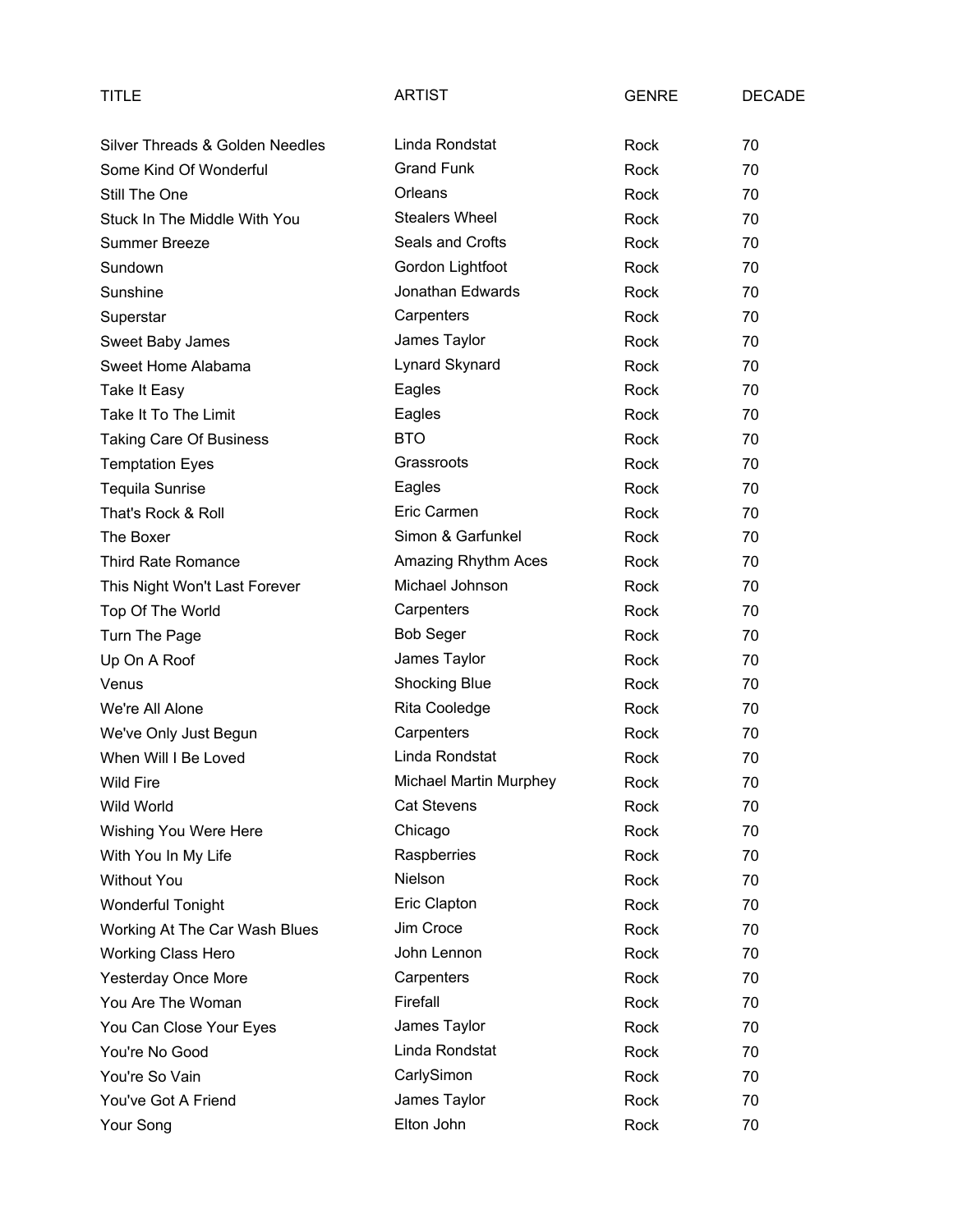| <b>TITLE</b>                           | <b>ARTIST</b>            | <b>GENRE</b> | <b>DECADE</b> |
|----------------------------------------|--------------------------|--------------|---------------|
| Somebody's Done Somebody Wrong         | B.J. Thomas              | Senior       | 70            |
| Before You Accuse Me                   | Eric Clapton             | <b>Blues</b> | 80            |
| Christmas To Christmas                 | Lee Greenwood            | Christmas    | 80            |
| Meet Me Under The Mistletoe            | Randy Travis             | Christmas    | 80            |
| <b>Tender Tennessee Christmas</b>      | Amy Grant                | Christmas    | 80            |
| The Greatest Gift Of All               | Lee Greenwood            | Christmas    | 80            |
| The Restroom Door Said Gentlemen       | <b>Bob Rivers</b>        | Christmas    | 80            |
| This Time Of Year                      | Michael Johnson          | Christmas    | 80            |
| All My Exes Live In Texas              | George Strait            | Country      | 80            |
| Always On My Mind                      | <b>Willie Nelson</b>     | Country      | 80            |
| Angel Flying Too Close                 | <b>Willie Nelson</b>     | Country      | 80            |
| Christmas In Dixie                     | Alabama                  | Country      | 80            |
| Chunk Of Coal                          | John Anderson            | Country      | 80            |
| Close Enough To Perfect                | Alabama                  | Country      | 80            |
| Could I Have This Dance                | Anne Murray              | Country      | 80            |
| Daddy's Hands                          | <b>Holly Dunn</b>        | Country      | 80            |
| <b>Dixieland Delight</b>               | Alabama                  | Country      | 80            |
| Eighteen Wheels                        | Kathy Mattea             | Country      | 80            |
| Elvira                                 | Oak Ridge Boys           | Country      | 80            |
| Everything That Glitters Is Not Gold   | Dan Seals                | Country      | 80            |
| <b>Family Tradition</b>                | Hank Williams Jr.        | Country      | 80            |
| Girls Night Out                        | Judds                    | Country      | 80            |
| Honey Won't You Open That Door         | <b>Ricky Scaggs</b>      | Country      | 80            |
| I Always Get Lucky With You            | George Jones             | Country      | 80            |
| I Could Get Used To You                | Exile                    | Country      | 80            |
| I Guess I Just Missed You              | Ronnie Milsap            | Country      | 80            |
| I Told You So                          | Carrie Underwood         | Country      | 80            |
| I Was Country When Country Wasn;t Cool | Barbara Mandrell         | Country      | 80            |
| I'll Still Be Loving You               | <b>Restless Heart</b>    | Country      | 80            |
| I'll Take Care Of You                  | Ronnie Milsap            | Country      | 80            |
| I'm Not That Way Anymore               | Alabama                  | Country      | 80            |
| Lady                                   | Kenny Rogers             | Country      | 80            |
| Liza Jane                              | Vince Gill               | Country      | 80            |
| Lost In The Fifties                    | Ronnie Milsap            | Country      | 80            |
| Lynda                                  | <b>Steve Warnier</b>     | Country      | 80            |
| Meet Me In Montana                     | Dan Seals & Marie Osmond | Country      | 80            |
| <b>Mercury Blues</b>                   | Alan Jackson             | Country      | 80            |
| <b>Mountain Music</b>                  | Alabama                  | Country      | 80            |
| <b>Natural High</b>                    | Merle Haggard            | Country      | 80            |
| Old Flame                              | Alabama                  | Country      | 80            |
| One Month Behind                       | Jerry Funk               | Country      | 80            |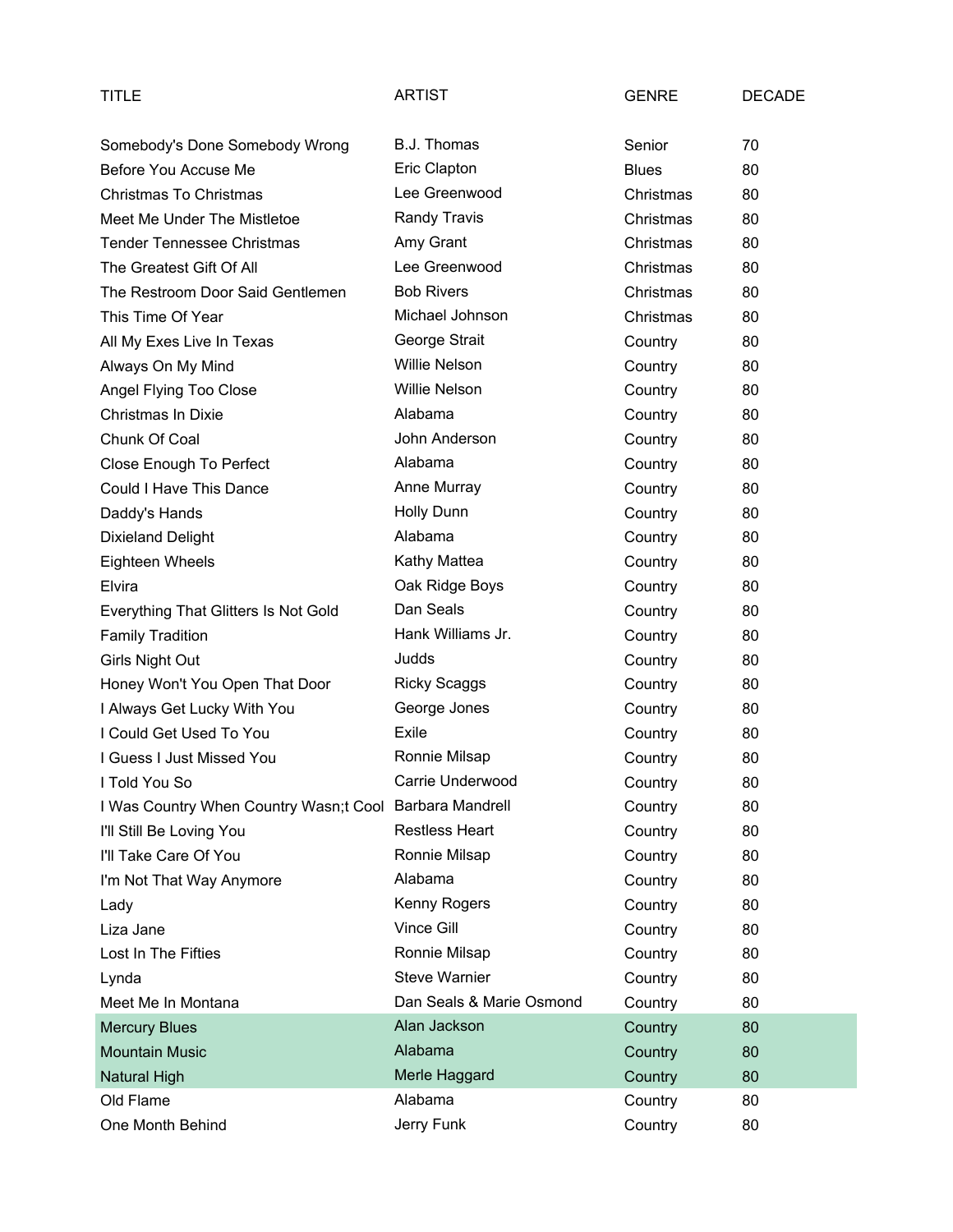| TITLE                                 | <b>ARTIST</b>             | <b>GENRE</b> | <b>DECADE</b> |
|---------------------------------------|---------------------------|--------------|---------------|
| One More Last Chance                  | Vince Gill                | Country      | 80            |
| <b>Scarlet Fever</b>                  | Kenny Rogers              | Country      | 80            |
| That Rock Won't Roll                  | <b>Restless Heart</b>     | Country      | 80            |
| That's The Way Love Goes              | Merle Haggard             | Country      | 80            |
| The Chair                             | George Strait             | Country      | 80            |
| Timber I'm Falling In Love            | Patty Loveless            | Country      | 80            |
| What's New With You                   | Con Hunley                | Country      | 80            |
| When I'm Gone                         | Jerry Funk/Steve Miller   | Country      | 80            |
| Wind Beneath My Wings                 | <b>Gary Morris</b>        | Country      | 80            |
| You Look So Good In Love              | George Strait             | Country      | 80            |
| You're Something Special To Me        | George Strait             | Country      | 80            |
| God Bless The USA                     | Lee Greenwood             | Patriotic    | 80            |
| Don't Dream It's Over                 | Neil Finn                 | Pop          | 80            |
| Don't Worry Be Happy                  | <b>Bobby McFerrin</b>     | Pop          | 80            |
| End Of The Line                       | <b>Traveling Wilburys</b> | Pop          | 80            |
| Hallelujah                            | Leonard Cohen             | Pop          | 80            |
| I Love You More Than I Can Say        | Leo Sayre                 | Pop          | 80            |
| So Hard To Say Goodbye To A Friend    | Jerry Funk                | Pop          | 80            |
| Addicted                              | Dan Seals                 | Rock         | 80            |
| After You                             | Eric Carmen               | Rock         | 80            |
| Ain't Even Done With The Night        | John Mellancamp           | Rock         | 80            |
| <b>Almost Paradise</b>                | Eric Carmen               | Rock         | 80            |
| Another Day In Paradise               | <b>Phil Collins</b>       | Rock         | 80            |
| <b>Authority Song</b>                 | John Mellancamp           | Rock         | 80            |
| Bop                                   | Dan Seals                 | Rock         | 80            |
| Centerfield                           | John Fogerty              | Rock         | 80            |
| Cover Me                              | <b>Bruce Springsteen</b>  | Rock         | 80            |
| Don't Stop Believing                  | Journey                   | Rock         | 80            |
| Every Breath You Take                 | Police                    | Rock         | 80            |
| Footloose                             | Kenny Loggins             | Rock         | 80            |
| Free Falling                          | Tom Petty                 | Rock         | 80            |
| Gentle On My Mind                     | Glenn Campbell            | Rock         | 80            |
| Grow Old With Me                      | John Lennon               | Rock         | 80            |
| <b>Heart Of The Matter</b>            | Don Henley                | Rock         | 80            |
| Hello                                 | Lionel Ritchie            | Rock         | 80            |
| How Am I Supposed To Live Without You | Michael Bolton            | Rock         | 80            |
| Hurts So Good                         | John Melloncamp           | Rock         | 80            |
| I Just Called To Say I Love You       | Stevie Wonder             | Rock         | 80            |
| It's Still Rock n Roll To Me          | <b>Billy Joel</b>         | Rock         | 80            |
| Leader Of The Band                    | Dan Fogelberg             | Rock         | 80            |
| Make Me Lose Control                  | Eric Carmen               | Rock         | 80            |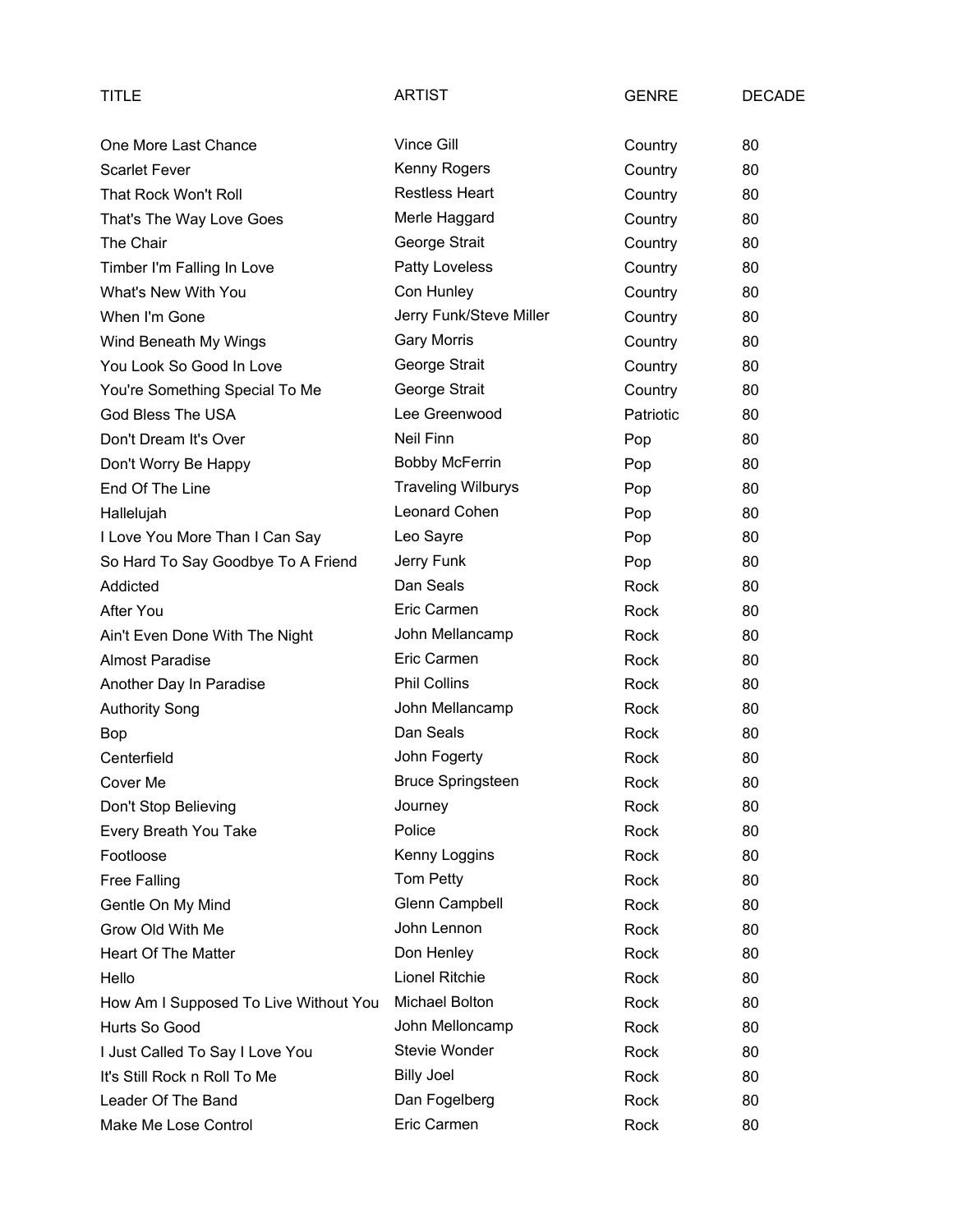| TITLE                             | <b>ARTIST</b>            | <b>GENRE</b> | <b>DECADE</b> |
|-----------------------------------|--------------------------|--------------|---------------|
| Only One                          | James Taylor             | Rock         | 80            |
| Open Arms                         | Journey                  | Rock         | 80            |
| Pink Cadillac                     | <b>Bruce Springsteen</b> | Rock         | 80            |
| Purple Rain                       | Prince                   | Rock         | 80            |
| Same Auld Lang Syne               | Dan Fogleberg            | Rock         | 80            |
| Seven Bridges Road                | Eagles                   | Rock         | 80            |
| Somebody's Baby                   | Jackson Brown            | Rock         | 80            |
| Someday Someway                   | <b>Marshall Crenshaw</b> | Rock         | 80            |
| Talking In Your Sleep             | Romantics                | Rock         | 80            |
| The Authority Song                | John Mellancamp          | Rock         | 80            |
| What I Like About You             | Romantics                | Rock         | 80            |
| Woman                             | John Lennon              | Rock         | 80            |
| Won't Back Down                   | Tom Petty                | Rock         | 80            |
| <b>Working For A Living</b>       | Huey Lewis & The News    | <b>Rock</b>  | 80            |
| You Can Do Magic                  | America                  | Rock         | 80            |
| You May Be Right                  | <b>Billy Joel</b>        | Rock         | 80            |
| You're The One That I Want        | Olivia Newton John       | Rock         | 80            |
| Tore Down                         | Eric Clapton             | <b>Blues</b> | 90            |
| 455 Rocket                        | Kathy Mattea             | Country      | 90            |
| Aces                              | Suzy Bogus               | Country      | 90            |
| All You Ever Do Is Bring Me Down  | Mavericks                | Country      | 90            |
| Amazed                            | Lone Star                | Country      | 90            |
| Baby Likes To Rock It             | The Tractors             | Country      | 90            |
| Be My Baby Tonight                | John Michael Montgomery  | Country      | 90            |
| <b>Blame It On Your Heart</b>     | <b>Patty Loveless</b>    | Country      | 90            |
| <b>Boot Scootin Boogie</b>        | Brooks & Dunn            | Country      | 90            |
| Dancy's Dream                     | <b>Restless Heart</b>    | Country      | 90            |
| Down To My Last Teardrop          | Tanya Tucker             | Country      | 90            |
| Drinking Champagne                | George Strait            | Country      | 90            |
| Friends In Low Places             | Garth Brooks             | Country      | 90            |
| Goodbye Earl                      | <b>Dixie Chicks</b>      | Country      | 90            |
| Goodbye Says It All               | <b>Blackhawk</b>         | Country      | 90            |
| He Thinks He'll Keep Her          | Mary Chapin Carpenter    | Country      | 90            |
| <b>Hopelessly Yours</b>           | Suzy Bogus/Lee Greenwood | Country      | 90            |
| I Can Love You Like That          | John Michael Montgomery  | Country      | 90            |
| I Feel Lucky                      | Mary Chapin Carpenter    | Country      | 90            |
| In This Life                      | Collin Raye              | Country      | 90            |
| <b>Little Rock</b>                | Collin Raye              | Country      | 90            |
| Long Lost Friend                  | <b>Restless Heart</b>    | Country      | 90            |
| Love, Me                          | Collin Raye              | Country      | 90            |
| Nobody's Gonna Rain On Our Parade | Kathy Mattea             | Country      | 90            |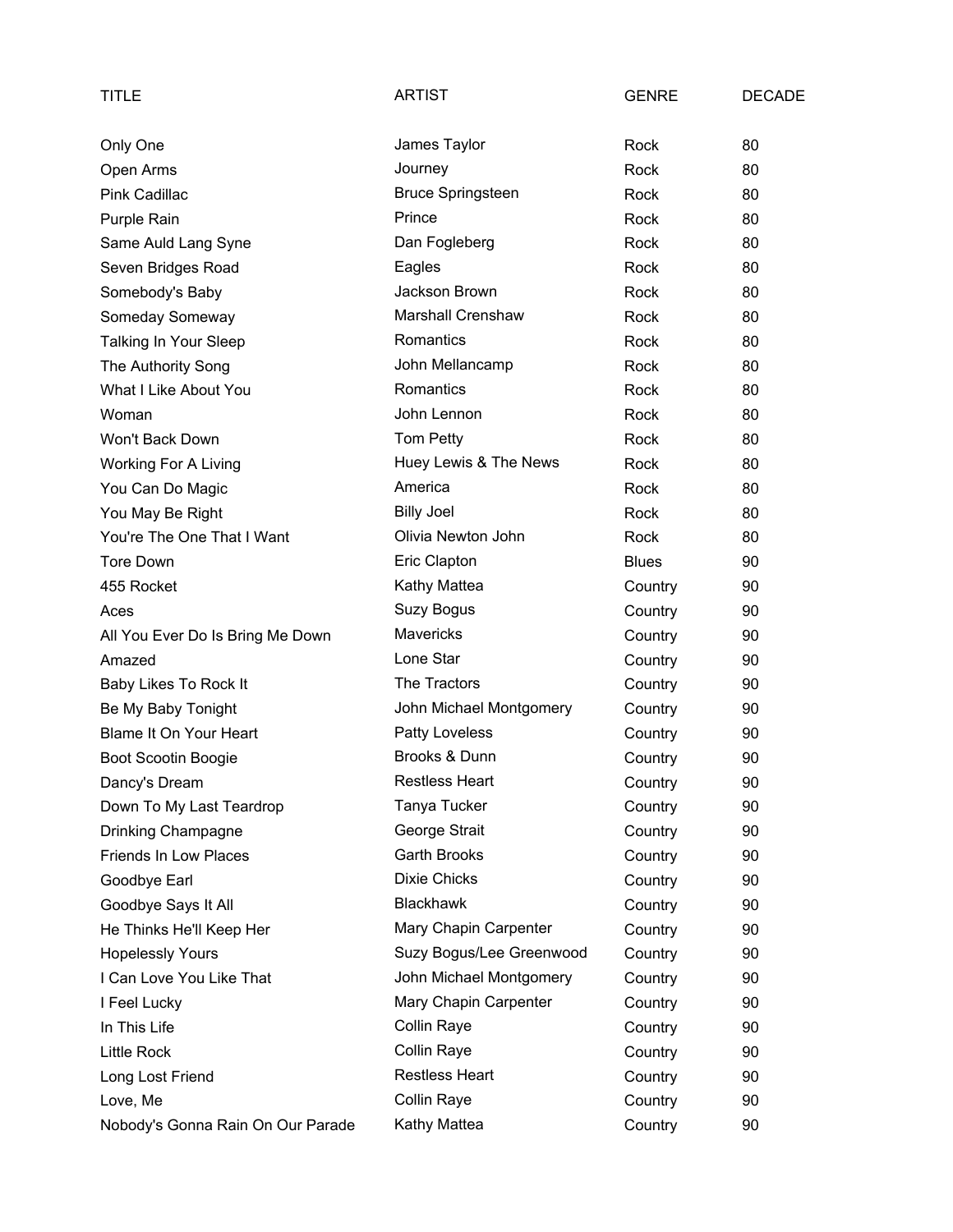| TITLE                                    | <b>ARTIST</b>         | <b>GENRE</b> | <b>DECADE</b> |
|------------------------------------------|-----------------------|--------------|---------------|
| Not Too Much To Ask                      | Mary Chapin Carpenter | Country      | 90            |
| Perfect Love                             | Trisha Yearwood       | Country      | 90            |
| Sentimental Old You                      | Charly McLain         | Country      | 90            |
| She's In Love With The Boy               | Trisha Yearwood       | Country      | 90            |
| She's Single Again                       | <b>Reba McIntire</b>  | Country      | 90            |
| Small Town Saturday Night                | Hal Ketchum           | Country      | 90            |
| Southern Streamline                      | John Fogerty          | Country      | 90            |
| Still The One                            | Shania Twain          | Country      | 90            |
| <b>Strawberry Wine</b>                   | Deana Carter          | Country      | 90            |
| Take Me As I Am                          | Faith Hill            | Country      | 90            |
| Tell Me Why                              | Wynonna               | Country      | 90            |
| The Bug                                  | Mary Chapin Carpenter | Country      | 90            |
| The Dance                                | <b>Garth Brooks</b>   | Country      | 90            |
| The Hard Way                             | Mary Chapin Carpenter | Country      | 90            |
| The Woman Before Me                      | Trisha Yearwood       | Country      | 90            |
| <b>Thinking Bout You</b>                 | Trisha Yearwood       | Country      | 90            |
| Tonight We Just Might Fall In Love Again | Hal Ketchum           | Country      | 90            |
| <b>Trashy Women</b>                      | Confederate Railroad  | Country      | 90            |
| <b>Two Dozen Roses</b>                   | Shenandoah            | Country      | 90            |
| Walking Away A Winner                    | Kathy Mattea          | Country      | 90            |
| When You Say Nothing At All              | <b>Allison Kraus</b>  | Country      | 90            |
| Whenever You Come Around                 | Vince Gill            | Country      | 90            |
| Where've You Been                        | Kathy Mattea          | Country      | 90            |
| Back At One                              | <b>Brian McNight</b>  | Pop          | 90            |
| Fields Of Gold                           | Eva Cassidy           | Pop          | 90            |
| Another Day                              | James Taylor          | Rock         | 90            |
| Harvest Moon                             | Neil Young            | Rock         | 90            |
| Have You Ever Really Loved A Woman       | <b>Bryan Adams</b>    | Rock         | 90            |
| I Don't Wanna Miss A Thing               | Aerosmith             | Rock         | 90            |
| I Only Wanna Be With You                 | Hootie & Blowfish     | Rock         | 90            |
| Love Will Keep Us Alive                  | Eagles                | Rock         | 90            |
| New Orleans                              | <b>Blues Brothers</b> | Rock         | 90            |
| Now & Forever                            | <b>Richard Marx</b>   | Rock         | 90            |
| <b>Passionate Kisses</b>                 | Mary Chapin Carpenter | Rock         | 90            |
| Tears In Heaven                          | Eric Clapton          | Rock         | 90            |
| The Family Tree                          | Venice                | Rock         | 90            |
| The Way                                  | Fastball              | Rock         | 90            |
| When I Get Over You                      | Venice                | Rock         | 90            |
| <b>Wild Nights</b>                       | Van Morrison          | Rock         | 90            |
| You Can't Hurry Love                     | <b>Dixie Chicks</b>   | Rock         | 90            |
| You Tell Me How This Song Ends           | Andrew Gold           | Rock         | 90            |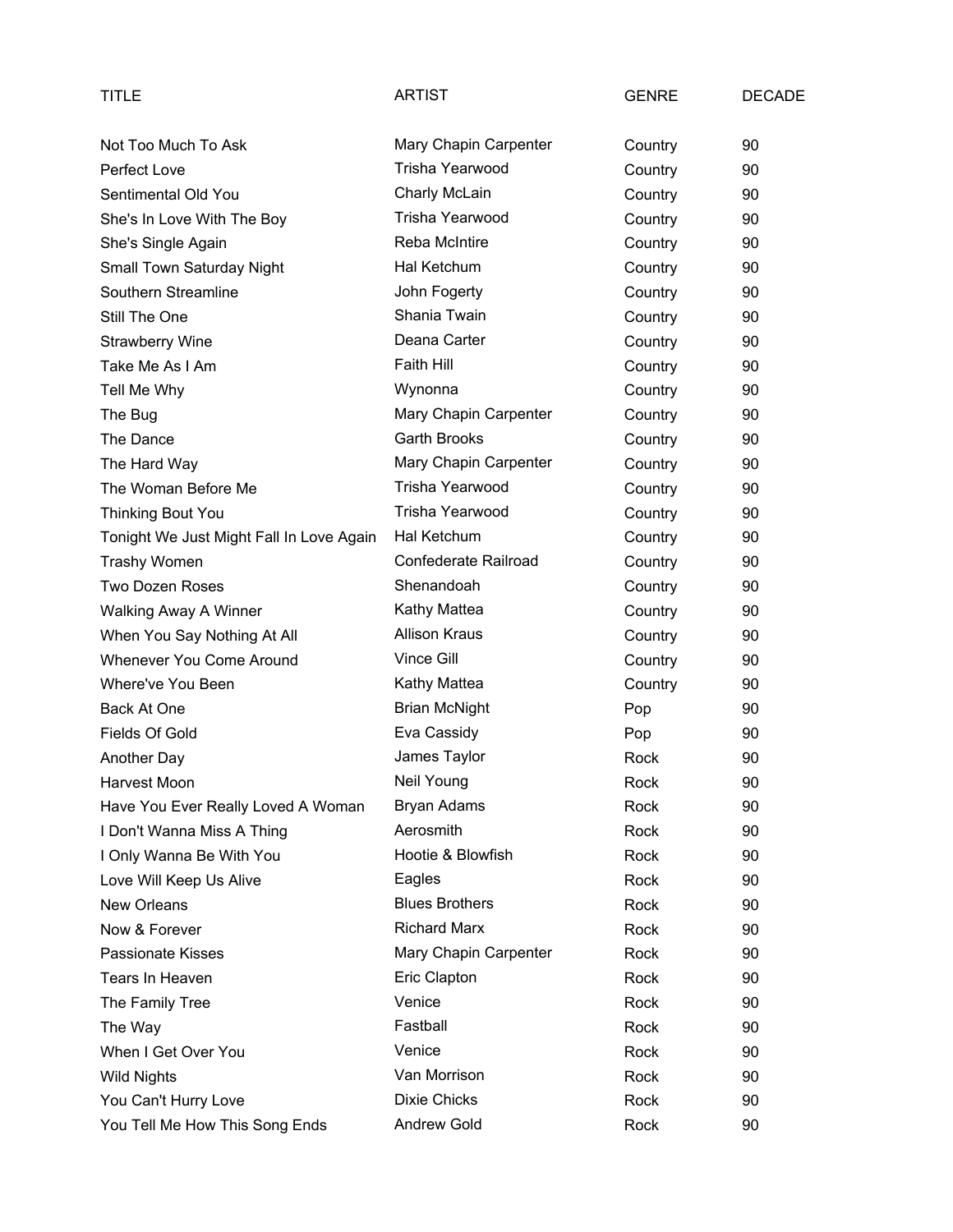| TITLE                         | <b>ARTIST</b>         | <b>GENRE</b> | <b>DECADE</b> |
|-------------------------------|-----------------------|--------------|---------------|
| Deck The Halls                | Nat King Cole         | Christmas    | 1600          |
| O Come All Ye Faithful        | Traditional           | Christmas    | 1700          |
| Angels We Have Heard On High  |                       | Christmas    | 1800          |
| Jingle Bells                  | <b>Frank Sinatra</b>  | Christmas    | 1800          |
| Jolly Old St. Nicholas        | Eddie Arnold          | Christmas    | 1800          |
| O Little Town Of Bethlehem    | Traditional           | Christmas    | 1800          |
| <b>Silent Night</b>           | Traditional           | Christmas    | 1800          |
| We Wish You A Merry Christmas | Traditional           | Christmas    | 1800          |
| My Bonnie                     | Standard              | Senior       | 1800          |
| The First Noel                | Traditional           | Christmas    | 1878          |
| How Great Thou Art            |                       | Liturgical   | 1880          |
| Toyland                       | Doris Day             | Christmas    | 1900          |
| Yankee Doodle Dandy           |                       | Patriotic    | 1900          |
| Peg O My Heart                |                       | Pop          | 1900          |
| In The Good Old Summertime    | <b>Connie Francis</b> | Senior       | 1900          |
| Let Me Call You Sweetheart    | <b>Bing Crosby</b>    | Senior       | 1900          |
| <b>God Bless America</b>      |                       | Patriotic    | 1910          |
| <b>Hard Candy Christmas</b>   | Dolly Parton          | Christmas    | 2000          |
| Because Of You                | Kelly Clarkson        | Country      | 2000          |
| <b>Believe</b>                | Brooks & Dunn         | Country      | 2000          |
| I Can't Unlove You            | Kenny Rogers          | Country      | 2000          |
| I Walk The Line Revisited     | Rodney Crowell        | Country      | 2000          |
| I'm Not Ready To Make Nice    | <b>Dixie Chicks</b>   | Country      | 2000          |
| Need You Now                  | Lady Antebellum       | Country      | 2000          |
| One More Day                  | Diamond Rio           | Country      | 2000          |
| Suds In The Bucket            | Sara Evans            | Country      | 2000          |
| The Reason Why                | Vince Gill            | Country      | 2000          |
| Wait A Minute                 | Notorius Cherry Bombs | Country      | 2000          |
| Don't Know Why                | Norah Jones           | Pop          | 2000          |
| Follow Me                     | Uncle Kracker         | Pop          | 2000          |
| I Want Love                   | Elton John            | Rock         | 2000          |
| Marry Me                      | Train                 | Rock         | 2000          |
| Pieces Of Paper               | Sam Hyman             | Rock         | 2000          |
| She Will Be Loved             | Maroon 5              | Rock         | 2000          |
| Won't Go Home Without You     | Maroon 5              | Rock         | 2000          |
| 48 Ford                       | <b>Steve Warnier</b>  | Country      | 2010          |
| Wagon Wheel                   | Darius Rucker         | Country      | 2010          |
| You Can't Make Old Friends    | Kenny Rogers          | Country      | 2010          |
| Perfect                       | Ed Sheeran            | Pop          | 2010          |
| Thinking Out Loud             | Ed Sheeran            | Pop          | 2010          |
| All Your Favorite Bands       | Dawes                 | Rock         | 2010          |